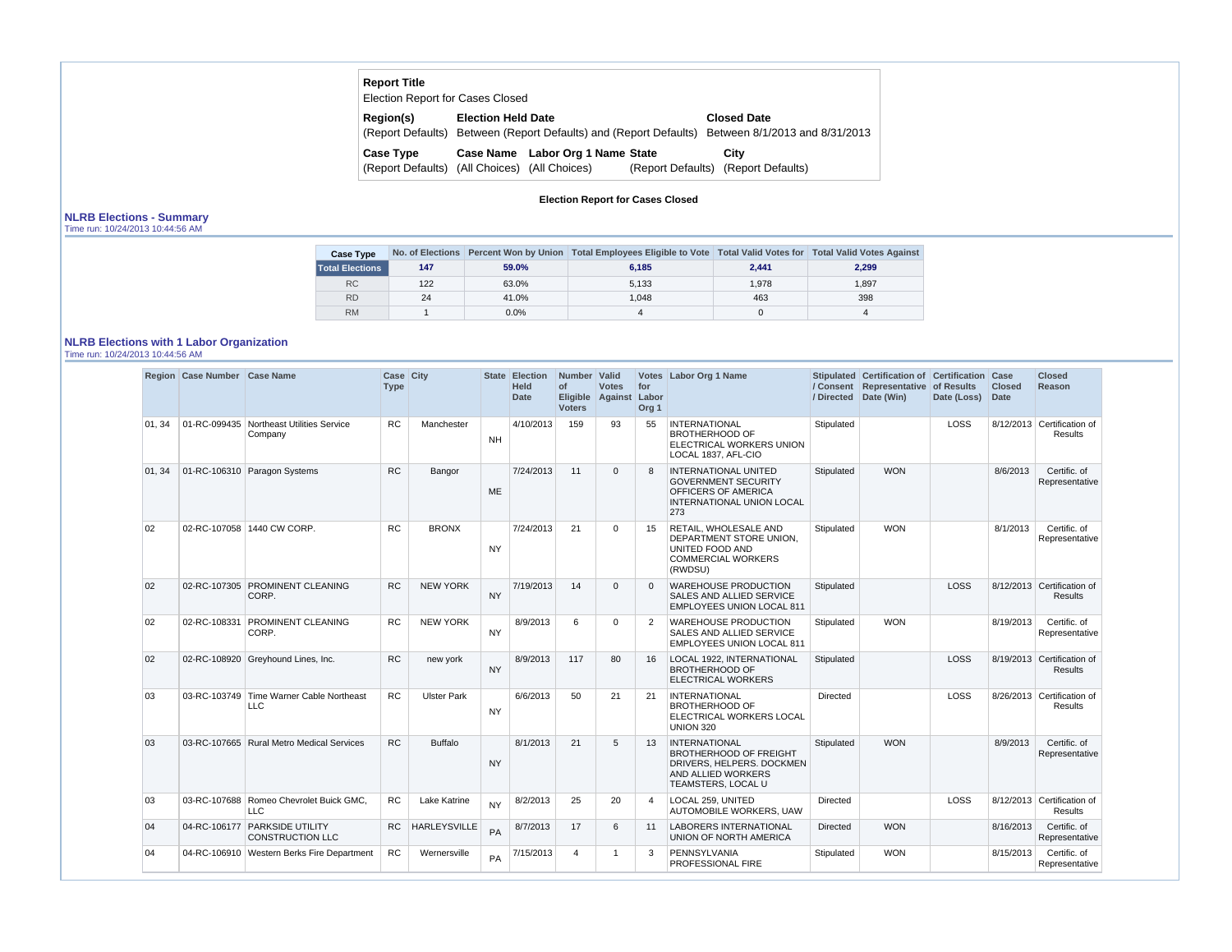|    | Region Case Number Case Name    |                                                                                                                                                    | Case City<br><b>Type</b> |                 |           | State Election<br><b>Held</b><br><b>Date</b> | Number Valid<br>of<br><b>Voters</b> | <b>Votes</b><br>Eligible Against | for<br>Labor<br>Org <sub>1</sub> | Votes Labor Org 1 Name                                                                                                  |                 | Stipulated Certification of Certification Case<br>/ Consent Representative of Results<br>/ Directed Date (Win) | Date (Loss) | <b>Closed</b><br><b>Date</b> | <b>Closed</b><br>Reason               |
|----|---------------------------------|----------------------------------------------------------------------------------------------------------------------------------------------------|--------------------------|-----------------|-----------|----------------------------------------------|-------------------------------------|----------------------------------|----------------------------------|-------------------------------------------------------------------------------------------------------------------------|-----------------|----------------------------------------------------------------------------------------------------------------|-------------|------------------------------|---------------------------------------|
|    |                                 |                                                                                                                                                    |                          |                 |           |                                              |                                     |                                  |                                  | FIGHTERS ASSOCIATION, A/W<br>INTERNATIONAL ASSOCIATION<br>OF FIRE FIGHTERS                                              |                 |                                                                                                                |             |                              |                                       |
| 04 |                                 | 04-RC-107232 TENET HEALTHSYSTEMS ST.<br><b>CHRISTOPHER'S HOSPITAL</b><br>FOR CHILDREN LLC D/B/A ST.<br><b>CHRISTOPHER'S HOSPITAL</b><br><b>FOR</b> | RC.                      | PHILADELPHIA    | PA        | 7/24/2013                                    | 17                                  | $\overline{1}$                   | 16                               | ELECTRICAL WORKERS LOCAL<br>98                                                                                          | Stipulated      | <b>WON</b>                                                                                                     |             | 8/2/2013                     | Certific. of<br>Representative        |
| 04 |                                 | 04-RC-107979 PENNSYLVANIA DIALYSIS<br>CLINIC OF READING, INC.<br>AND READING DIALYSIS<br>CENTER, LLC                                               | <b>RC</b>                | <b>READING</b>  | PA        | 8/2/2013                                     | 43                                  | 15                               | 23                               | AFSCME DISTRICT COUNCIL 88   Stipulated                                                                                 |                 | <b>WON</b>                                                                                                     |             | 8/13/2013                    | Certific. of<br>Representative        |
| 04 | 04-RC-108441                    | <b>HARLEYSVILLE AREA</b><br><b>EMERGENCY MEDICAL</b><br>SERVICES, INC.                                                                             |                          | RC HARLEYSVILLE | PA        | 7/30/2013                                    | 26                                  | 3                                | 16                               | PENNSYLVANIA<br>PROFESSIONAL FIRE<br>FIGHTERS ASSOCIATION, A/W<br>INTERNATIONAL ASSOCIATION<br>OF FIRE FIGHTERS         | Stipulated      | <b>WON</b>                                                                                                     |             | 8/23/2013                    | Certific. of<br>Representative        |
| 04 |                                 | 04-RC-108517 CLIFF HOUSE SENIOR<br>LIVING, L.P. d/b/a<br>RESIDENCES AT CHESTNUT<br><b>RIDGE</b>                                                    | <b>RC</b>                | <b>CHESTER</b>  | PA        | 8/15/2013                                    | 53                                  | 26                               | 20                               | TEAMSTERS LOCAL 312                                                                                                     | Stipulated      |                                                                                                                | LOSS        |                              | 8/26/2013 Certification of<br>Results |
| 04 |                                 | 04-RC-109016 CARPENTER & PATTERSON,<br>INC.                                                                                                        | <b>RC</b>                | <b>DELAIR</b>   | NJ        | 8/8/2013                                     | 5                                   | $\overline{2}$                   | 3                                | Internatioal Brotherhood of<br><b>Teamsters Local 676</b>                                                               | Stipulated      | <b>WON</b>                                                                                                     |             | 8/19/2013                    | Certific. of<br>Representative        |
| 05 | 05-RC-100533   Mr. Bult's, Inc. |                                                                                                                                                    | <b>RC</b>                | Plymouth        | VA        | 7/8/2013                                     | 94                                  | 38                               | 28                               | <b>TEAMSTERS LOCAL UNION NO.</b><br>592, A/W THE INTERNATIONAL<br><b>BROTHERHOOD OF</b><br><b>TEAMSTERS</b>             | Stipulated      |                                                                                                                | LOSS        | 8/2/2013                     | Certification of<br>Results           |
| 05 |                                 | 05-RC-106703 Master Security Company, LLC                                                                                                          | <b>RC</b>                | Arlington       | <b>VA</b> | 7/5/2013                                     | $\overline{4}$                      | $\Omega$                         | $\boldsymbol{\vartriangle}$      | National League of Justice and<br>Security Professionals (NLJSP)                                                        | Stipulated      | <b>WON</b>                                                                                                     |             | 8/5/2013                     | Certific. of<br>Representative        |
| 05 |                                 | 05-RC-106733 Enterprise Professional<br>Services, Inc.                                                                                             | <b>RC</b>                | Ft. Eustis      | VA        | 7/9/2013                                     | 18                                  | $\Omega$                         | 7                                | INTERNATIONAL UNION OF<br><b>OPERATING ENGINEERS</b><br>LOCAL 147                                                       | Stipulated      | <b>WON</b>                                                                                                     |             | 8/1/2013                     | Certific. of<br>Representative        |
| 05 |                                 | 05-RC-106744 Suburban Propane, L.P.                                                                                                                | <b>RC</b>                | Easton          | <b>MD</b> | 7/19/2013                                    | 17                                  | 8                                | 9                                | TEAMSTERS LOCAL UNION NO.<br>355                                                                                        | Stipulated      | <b>WON</b>                                                                                                     |             | 8/2/2013                     | Certific. of<br>Representative        |
| 05 |                                 | 05-RC-107209 ARAMARK Management<br>Services, LP                                                                                                    | <b>RC</b>                | Washington      | DC        | 7/26/2013                                    | 16                                  | 3                                | 11                               | <b>INTERNATIONAL UNION OF</b><br><b>OPERATING ENGINEERS</b><br><b>LOCAL UNION 99</b>                                    | <b>Directed</b> | <b>WON</b>                                                                                                     |             | 8/5/2013                     | Certific. of<br>Representative        |
| 05 |                                 | 05-RC-107332 Harco Distributors Inc., d/b/a<br>Pepsi Cola Bottling Co. of Havre<br>de Grace                                                        | RC.                      | Havre de Grace  | <b>MD</b> | 7/24/2013                                    | 8                                   | 3                                | 4                                | TEAMSTERS LOCAL UNION NO.<br>570, A/W INTERNATIONAL<br><b>BROTHERHOOD OF</b><br><b>TEAMSTERS</b>                        | Stipulated      | <b>WON</b>                                                                                                     |             | 8/1/2013                     | Certific. of<br>Representative        |
| 05 |                                 | 05-RC-107546 Aleut Facility Support Services,<br><b>LLC</b>                                                                                        | <b>RC</b>                | Fort Belvoir    | VA        | 7/25/2013                                    | 110                                 | 22                               | 66                               | STEAMFITTERS LOCAL UNION<br>NO. 602                                                                                     | Stipulated      | <b>WON</b>                                                                                                     |             | 8/5/2013                     | Certific. of<br>Representative        |
| 05 |                                 | 05-RC-108233 Unified Community<br>Connections, Inc.                                                                                                | <b>RC</b>                | Towson          | <b>MD</b> | 8/2/2013                                     | 115                                 | 20                               | 33                               | Teamsters Local No. 570,<br>International Brotherhood of<br><b>Teamsters</b>                                            | Stipulated      | <b>WON</b>                                                                                                     |             | 8/27/2013                    | Certific. of<br>Representative        |
| 05 |                                 | 05-RC-108267 American Security Programs                                                                                                            | <b>RC</b>                | Washington      | DC        | 8/5/2013                                     | 3                                   | $\mathbf 0$                      |                                  | NATIONAL LEAGUE OF<br><b>JUSTICE AND SECURITY</b><br><b>PROFESSIONALS</b>                                               | Stipulated      | <b>WON</b>                                                                                                     |             | 8/19/2013                    | Certific. of<br>Representative        |
| 05 |                                 | 05-RC-108553 Healthcare Services Group, Inc.                                                                                                       | RC                       | Ashland         | <b>VA</b> | 8/14/2013                                    | 32                                  | 12                               | 10                               | United Food and Commercial<br>Workers Union, Local 400                                                                  | Consent         |                                                                                                                | LOSS        |                              | 8/22/2013 Certification of<br>Results |
| 05 |                                 | 05-RC-109107 The Chefs' Warehouse<br>Mid-Atlantic, LLC                                                                                             | <b>RC</b>                | Hanover         | <b>MD</b> | 8/21/2013                                    | 39                                  | 25                               | 10                               | Teamsters Local No. 570,<br>International Brotherhood of<br><b>Teamsters</b>                                            | Stipulated      |                                                                                                                | LOSS        |                              | 8/29/2013 Certification of<br>Results |
| 06 |                                 | 06-RC-107206 GEO CORRECTIONS AND<br>DETENTION LLC                                                                                                  | RC                       | Philipsburg     | PA        | 7/24/2013                                    | 24                                  | 17                               | 6                                | UNITED STEEL PAPER AND<br>FORESTRY, RUBBER,<br>MANUFACTURING, ENERGY,<br>ALLIED INDUSTRIAL AND<br><b>SERVICE WORKER</b> | Stipulated      |                                                                                                                | LOSS        |                              | 8/5/2013 Certification of<br>Results  |
| 06 |                                 | 06-RC-107921   Industrial Handling Systems,<br>Inc. d/b/a Barnes & Brass                                                                           | ${\sf RC}$               | Clarksburg      | <b>WV</b> | 7/31/2013                                    | 8                                   | $\overline{4}$                   | 4                                | <b>INTERNATIONAL</b><br><b>BROTHERHOOD OF</b>                                                                           | Stipulated      |                                                                                                                | LOSS        |                              | 8/19/2013 Certification of<br>Results |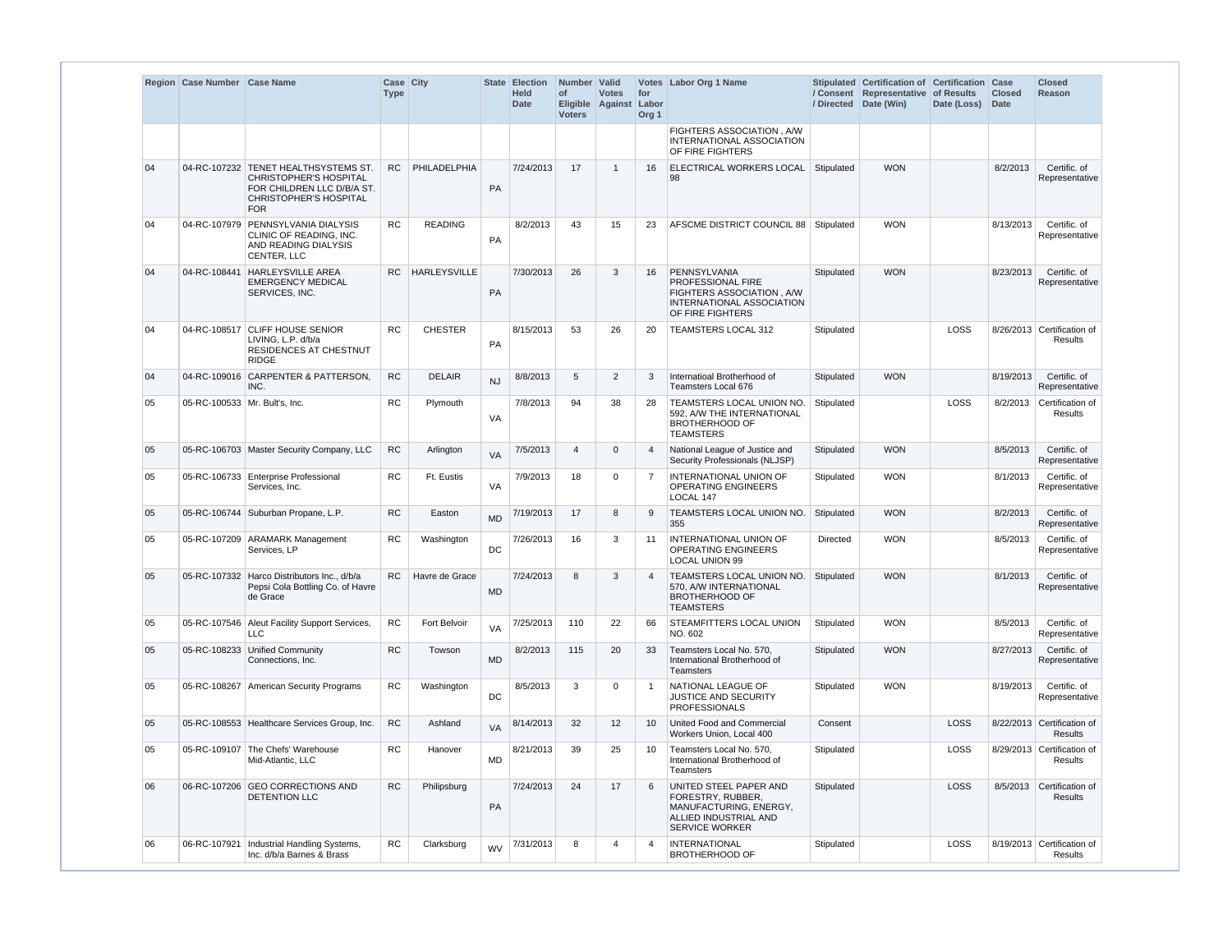|                  | Region Case Number Case Name |                                                                             | Case City<br><b>Type</b> |                        |           | State Election<br><b>Held</b><br><b>Date</b> | Number Valid<br>of<br>Eligible Against Labor<br><b>Voters</b> | <b>Votes</b>   | for<br>Org <sub>1</sub> | Votes Labor Org 1 Name                                                                                                  |            | Stipulated Certification of Certification Case<br>/ Consent Representative of Results<br>/ Directed Date (Win) | Date (Loss) | <b>Closed</b><br><b>Date</b> | <b>Closed</b><br>Reason                      |
|------------------|------------------------------|-----------------------------------------------------------------------------|--------------------------|------------------------|-----------|----------------------------------------------|---------------------------------------------------------------|----------------|-------------------------|-------------------------------------------------------------------------------------------------------------------------|------------|----------------------------------------------------------------------------------------------------------------|-------------|------------------------------|----------------------------------------------|
|                  |                              | Electric                                                                    |                          |                        |           |                                              |                                                               |                |                         | ELECTRICAL WORKERS,<br>LOCAL UNION 596, AFL-CIO                                                                         |            |                                                                                                                |             |                              |                                              |
| 06               |                              | 06-RC-108904 Monongahela Power Company                                      | <b>RC</b>                | Fairmont               | <b>WV</b> | 8/15/2013                                    | 12                                                            | $\mathbf{3}$   | 9                       | <b>INTERNATIONAL</b><br><b>BROTHERHOOD OF</b><br>ELECTRICAL WORKERS,<br>LOCAL 2357, AFL-CIO, CLC                        | Stipulated | <b>WON</b>                                                                                                     |             | 8/26/2013                    | Certific. of<br>Representative               |
| 07               |                              | 07-RC-107289 Whelan Security                                                | <b>RC</b>                | St. Louis              | MO        | 7/26/2013                                    | 8                                                             | $\overline{1}$ | 6                       | INTERNATIONAL UNION,<br>SECURITY, POLICE AND FIRE<br>PROFESSIONALS OF AMERICA<br>(SPFPA)                                | Stipulated | <b>WON</b>                                                                                                     |             | 8/5/2013                     | Certific. of<br>Representative               |
| 07               |                              | 07-RC-107544 AlliedBarton Security Services                                 | RC                       | Ypsilanti              | MI        | 7/31/2013                                    | 11                                                            | $\overline{0}$ | 10                      | PLANT PROTECTION<br><b>ASSOCIATION NATIONAL</b><br>(PPAN)                                                               | Stipulated | <b>WON</b>                                                                                                     |             | 8/8/2013                     | Certific. of<br>Representative               |
| 07               |                              | 07-RC-108057 Stafford Transport                                             | <b>RC</b>                | Port Huron             | MI        | 7/26/2013                                    | 56                                                            | 10             | 35                      | Local 337, International<br>Brotherhood of Teamsters (IBT)                                                              | Directed   | <b>WON</b>                                                                                                     |             | 8/5/2013                     | Certific. of<br>Representative               |
| 07               |                              | 07-RC-108687 Covenant Community Care                                        | <b>RC</b>                | Detroit                | MI        | 8/16/2013                                    | 45                                                            | 25             | 11                      | Michigan Council 25, American<br>Federation of State, County and<br>Municipal Employees (AFSCME),<br>AFL-CIO            | Stipulated |                                                                                                                | LOSS        |                              | 8/26/2013 Certification of<br><b>Results</b> |
| 07               | 07-RC-108705 Steeltech, Ltd. |                                                                             | <b>RC</b>                | <b>Grand Rapids</b>    | MI        | 8/16/2013                                    | 32                                                            | 10             | 15                      | LOCAL 951, UNITED FOOD AND<br><b>COMMERCIAL WORKERS</b><br>INTERNATIONAL UNION<br>(UFCW) CTW                            | Stipulated | <b>WON</b>                                                                                                     |             | 8/26/2013                    | Certific. of<br>Representative               |
| 07               |                              | 07-RC-109122 Greyhound Lines, Inc.                                          | <b>RC</b>                | Detroit                | MI        | 8/21/2013                                    | 16                                                            | 12             | $\mathbf{1}$            | Local 1700, Amalgamated Transit<br>Union (ATU), AFL-CIO                                                                 | Stipulated |                                                                                                                | <b>LOSS</b> |                              | 8/29/2013 Certification of<br><b>Results</b> |
| 08               |                              | 08-RC-108020 AVALON TRANSPORTATION<br>SERVICES, INC.                        | RC                       | CANAL<br><b>FULTON</b> | <b>OH</b> | 8/7/2013                                     | 30                                                            | 9              | 21                      | <b>INTERNATIONAL</b><br><b>BROTHERHOOD OF</b><br>TEAMSTERS LOCAL #92                                                    | Stipulated | <b>WON</b>                                                                                                     |             | 8/19/2013                    | Certific. of<br>Representative               |
| 09               |                              | 09-RC-100418 CINCINNATI CABLE<br>TECHNOLOGY, LLC                            | <b>RC</b>                | <b>CINCINNATI</b>      | OH        | 4/25/2013                                    | $\overline{7}$                                                | 2              | 3                       | <b>INTERNATIONAL</b><br><b>BROTHERHOOD OF</b><br>ELECTRICAL WORKERS,<br>AFL-CIO, LOCAL UNION NO.<br>212                 | Stipulated | <b>WON</b>                                                                                                     |             | 8/2/2013                     | Certific. of<br>Representative               |
| 09               |                              | 09-RC-107655 SPRINGDALE LEASING CO.<br>LLC D/B/A BURLINGTON<br><b>HOUSE</b> | <b>RC</b>                | <b>CINCINNATI</b>      | <b>OH</b> | 8/1/2013                                     | 61                                                            | 17             | 33                      | <b>SERVICE EMPLOYEES</b><br>INTERNATIONAL UNION (SEIU),<br>DISTRICT 1199 WV/KY/OH                                       | Stipulated | <b>WON</b>                                                                                                     |             | 8/9/2013                     | Certific. of<br>Representative               |
| 09               |                              | 09-RC-107708 MPW INDUSTRIAL SERVICES,<br>INC.                               | ${\sf RC}$               | <b>MIDDLETOWN</b>      | OH        | 7/31/2013                                    | 36                                                            | 24             | 8                       | INTERNATIONAL UNION OF<br><b>OPERATING ENGINEERS</b><br>LOCAL 18, AFL-CIO                                               | Stipulated |                                                                                                                | LOSS        |                              | 8/8/2013 Certification of<br><b>Results</b>  |
| 09               |                              | 09-RC-107709 FLUOR- B&W PORTSMOUTH<br><b>LLC</b>                            | <b>RC</b>                | <b>PIKETON</b>         | OH        | 7/31/2013                                    | 23                                                            | 8              | -15                     | UNITED STEEL, PAPER AND<br>FORESTRY, RUBBER,<br>MANUFACTURING, ENERGY.<br>ALLIED INDUSTRIAL AND<br><b>SERVICE WORKE</b> | Stipulated | <b>WON</b>                                                                                                     |             | 8/8/2013                     | Certific. of<br>Representative               |
| 09               |                              | 09-RC-107885 SPRINGDALE LEASING CO.<br>LLC D/B/A BURLINGTON<br><b>HOUSE</b> | RC                       | <b>CINCINNATI</b>      | OH        | 8/5/2013                                     | $\overline{7}$                                                | 6              | -1                      | <b>SEIU DISTRICT 1199.</b><br>WV/KY/OH, THE HEALTH CARE<br>AND SOCIAL SERVICE UNION,<br>CTW, CLC                        | Stipulated |                                                                                                                | LOSS        |                              | 8/13/2013 Certification of<br><b>Results</b> |
| 09               |                              | 09-RC-109365 MPW INDUSTRIAL SERVICES.<br>INC.                               | <b>RC</b>                | <b>MIDDLETOWN</b>      | OH        | 8/21/2013                                    | $\overline{\mathbf{A}}$                                       | 3              | -1                      | INTERNATIONAL UNION OF<br><b>OPERATING ENGINEERS</b><br>LOCAL 18, AFL-CIO                                               | Stipulated |                                                                                                                | LOSS        |                              | 8/29/2013 Certification of<br>Results        |
| 10, 11,<br>26NAS |                              | 10-RC-108476 EFCO CORPORATION                                               | <b>RC</b>                | <b>CONLEY</b>          | GA        | 7/26/2013                                    | $\Omega$                                                      | $\overline{0}$ | 9                       | <b>INTERNATIONAL UNION OF</b><br>OPERATING ENGINEERS,<br>LOCAL 926                                                      | Stipulated | <b>WON</b>                                                                                                     |             | 8/5/2013                     | Certific. of<br>Representative               |
| 10, 11,<br>26NAS |                              | 10-RC-107055 AUTONEUM NORTH<br>AMERICA, INC. D/B/A<br><b>AUTONEUM</b>       | <b>RC</b>                | <b>AIKEN</b>           | SC        | 7/24/2013                                    | 162                                                           | 90             | 64                      | RETAIL, WHOLESALE AND<br>DEPARTMENT STORE<br>UNION/UFCW                                                                 | Stipulated |                                                                                                                | LOSS        |                              | 8/1/2013 Certification of<br>Results         |
| 10, 11,<br>26NAS |                              | 10-RC-108737 FEDSERV INDUSTRIES, INC.                                       | <b>RC</b>                | CHARLESTON             | SC        | 7/24/2013                                    | $\overline{2}$                                                | $\overline{0}$ | $\overline{2}$          | INTERNATIONAL UNION OF<br>OPERATING ENGINEERS,<br>LOCAL 465                                                             | Stipulated | <b>WON</b>                                                                                                     |             | 8/1/2013                     | Certific. of<br>Representative               |
| 12, 24           |                              | 12-RC-106327   Maruti Transit Group LLC and                                 | <b>RC</b>                | Jacksonville           | FL.       | 7/9/2013                                     | 39                                                            | 2              | 25                      | INTERNATIONAL ASSOCIATION                                                                                               | Stipulated | <b>WON</b>                                                                                                     |             | 8/14/2013                    | Certific. of                                 |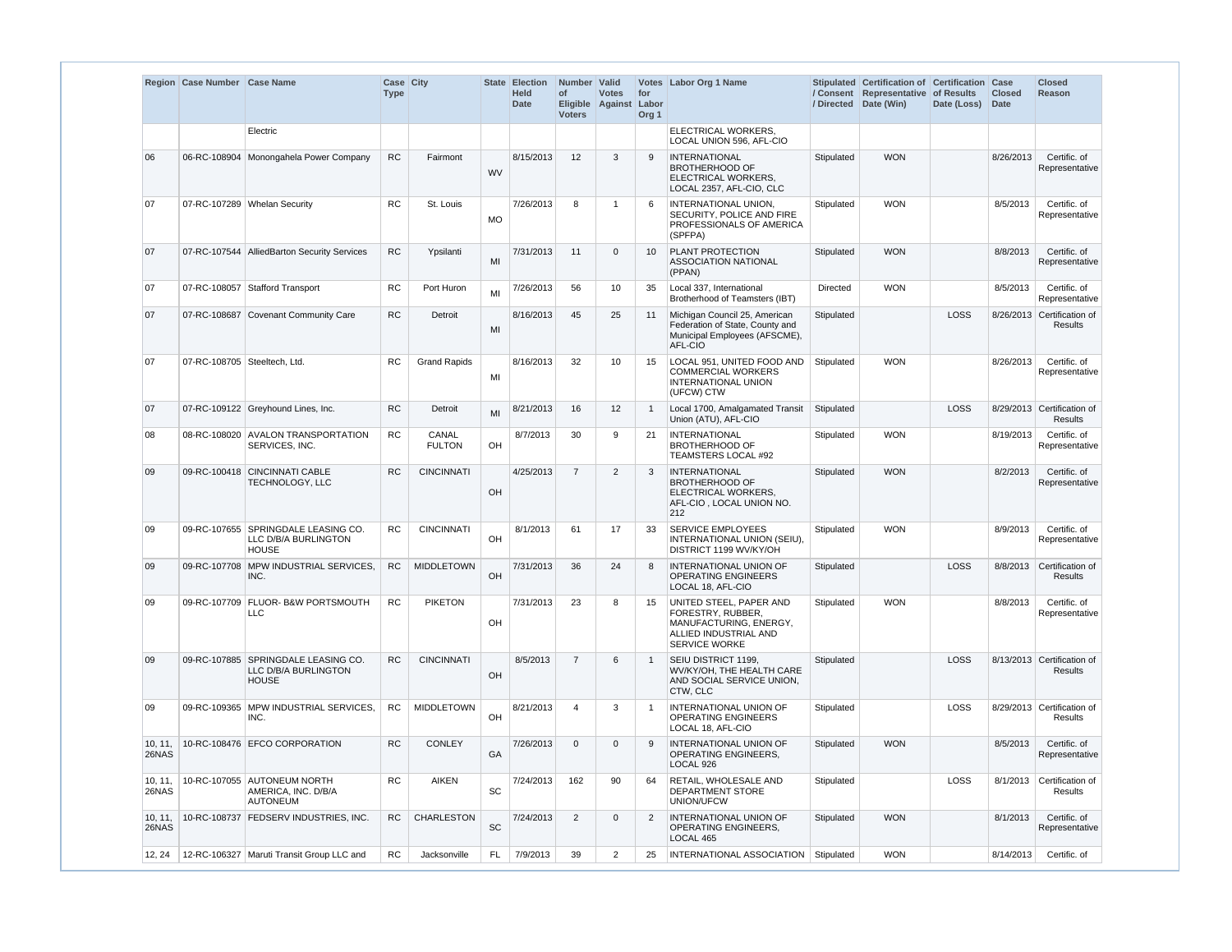|        | Region Case Number Case Name |                                                                                      | Case City<br><b>Type</b> |                     |           | <b>State Election</b><br><b>Held</b><br><b>Date</b> | Number Valid<br>of<br><b>Voters</b> | <b>Votes</b><br>Eligible Against Labor | for<br>Org <sub>1</sub> | Votes Labor Org 1 Name                                                                                                  |                 | Stipulated Certification of Certification Case<br>/ Consent Representative of Results<br>/ Directed Date (Win) | Date (Loss) | <b>Closed</b><br><b>Date</b> | <b>Closed</b><br><b>Reason</b>               |
|--------|------------------------------|--------------------------------------------------------------------------------------|--------------------------|---------------------|-----------|-----------------------------------------------------|-------------------------------------|----------------------------------------|-------------------------|-------------------------------------------------------------------------------------------------------------------------|-----------------|----------------------------------------------------------------------------------------------------------------|-------------|------------------------------|----------------------------------------------|
|        |                              | Maruti Fleet & Management,<br>LLC (Joint Employer)                                   |                          |                     |           |                                                     |                                     |                                        |                         | OF MACHINISTS AND<br>AEROSPACE WORKERS,<br>AFL-CIO                                                                      |                 |                                                                                                                |             |                              | Representative                               |
| 12, 24 |                              | 12-RC-107969 US Security Associates, Inc.                                            | <b>RC</b>                | Roswell             | GA        | 8/6/2013                                            | 6                                   | 2                                      | $\overline{2}$          | <b>INTERNATIONAL UNION,</b><br>SECURITY, POLICE AND FIRE<br>PROFESSIONALS OF AMERICA<br>(SPFPA)                         | Stipulated      |                                                                                                                | LOSS        |                              | 8/30/2013 Certification of<br><b>Results</b> |
| 12, 24 |                              | 12-RC-108383 United Parcel Service, Inc.                                             | <b>RC</b>                | Jacksonville        | FL.       | 8/9/2013                                            | 5                                   | $\mathbf 0$                            | -5                      | <b>INTERNATIONAL</b><br><b>BROTHERHOOD OF</b><br>TEAMSTERS, LOCAL 512                                                   | Stipulated      | <b>WON</b>                                                                                                     |             | 8/22/2013                    | Certific. of<br>Representative               |
| 12, 24 |                              | 12-RC-108619 KGMP Services Company, Inc.                                             | <b>RC</b>                | Fernandina<br>Beach | <b>FL</b> | 8/15/2013                                           | 66                                  | 42                                     | 21                      | <b>INTERNATIONAL</b><br><b>BROTHERHOOD OF</b><br>TEAMSTERS, LOCAL 512                                                   | Stipulated      |                                                                                                                | LOSS        |                              | 8/26/2013 Certification of<br><b>Results</b> |
| 13     | 13-RC-107260 Tube City IMS   |                                                                                      | <b>RC</b>                | Gary                | IN        | 7/26/2013                                           | 3                                   | $\mathbf 0$                            | 3                       | International Union of Operating<br>Engineers, Local No. 150,<br>AFL-CIO                                                | Stipulated      | <b>WON</b>                                                                                                     |             | 8/12/2013                    | Certific. of<br>Representative               |
| 13     |                              | 13-RC-107347 Mary Crane Center                                                       | <b>RC</b>                | Chicago             | IL        | 8/12/2013                                           | 47                                  | 22                                     | 25                      | Service Employees International<br>Union Healthcare Illinois Indiana                                                    | <b>Directed</b> | <b>WON</b>                                                                                                     |             | 8/28/2013                    | Certific. of<br>Representative               |
| 13     |                              | 13-RC-107370 Laser Center Corporation                                                | <b>RC</b>                | Bensenville         | IL        | 7/26/2013                                           | $\overline{7}$                      | 0                                      |                         | <b>Teamsters Local 781</b>                                                                                              | Stipulated      | <b>WON</b>                                                                                                     |             | 8/16/2013                    | Certific. of<br>Representative               |
| 13     |                              | 13-RC-108684 Mobile Rail Solutions. Inc.                                             | <b>RC</b>                | <b>Bedford Park</b> | IL.       | 8/14/2013                                           | 27                                  | 5                                      | 17                      | Chicago General Membership<br>Branch of the Industrial Workers<br>of the World                                          | Stipulated      | <b>WON</b>                                                                                                     |             | 8/28/2013                    | Certific. of<br>Representative               |
| 13     |                              | 13-RC-108715 MVP Plumbing Corp.                                                      | RC                       | Montgomery          | IL        | 8/16/2013                                           | 2                                   | $\mathbf 0$                            | $\overline{2}$          | International Brotherhood of<br><b>Teamsters Local Union 179</b>                                                        | <b>Directed</b> | <b>WON</b>                                                                                                     |             | 8/29/2013                    | Certific. of<br>Representative               |
| 13     | 13-RC-110214                 | Blue Island Hospital Company,<br>LLC d/b/a MetroSouth Medical<br>Center              | <b>RC</b>                | <b>Blue Island</b>  | IL.       | 8/14/2013                                           | 273                                 | 76                                     | 123                     | SEIU Healthcare Illinois Indiana<br>Missouri Kansas                                                                     | <b>Directed</b> | <b>WON</b>                                                                                                     |             | 8/28/2013                    | Certific. of<br>Representative               |
| 13     |                              | 13-RC-110328 Blue Island Hospital Company,<br>LLC d/b/a MetroSouth Medical<br>Center | <b>RC</b>                | <b>Blue Island</b>  | IL        | 8/14/2013                                           | 138                                 | 54                                     | 29                      | SEIU Healthcare Illinois Indiana<br>Missouri Kansas                                                                     | Consent         |                                                                                                                | <b>LOSS</b> |                              | 8/28/2013 Certification of<br><b>Results</b> |
| 14, 17 |                              | 14-RC-108752 Clean Coal Solution Services.<br><b>LLC</b>                             | <b>RC</b>                | <b>West Alton</b>   | <b>MO</b> | 8/1/2013                                            | 8                                   | $\mathbf{0}$                           | 8                       | <b>INTERNATIONAL UNION OF</b><br><b>OPERATING ENGINEERS,</b><br>LOCAL 148                                               | Stipulated      | <b>WON</b>                                                                                                     |             | 8/30/2013                    | Certific. of<br>Representative               |
| 15, 26 |                              | 15-RC-106360 VSE CORPORATION                                                         | RC                       | <b>LONG BEACH</b>   | <b>MS</b> | 7/11/2013                                           | 51                                  | 23                                     | 22                      | INTERNATIONAL ASSOCIATION<br>OF MACHINISTS AND<br>AEROSPACE WORKERS,<br>AFL-CIO                                         | Stipulated      |                                                                                                                | LOSS        |                              | 8/12/2013 Certification of<br>Results        |
| 16     | 16-RC-107466 LWL INC.        |                                                                                      | <b>RC</b>                | <b>BAYTOWN</b>      | <b>TX</b> | 7/25/2013                                           | 14                                  | 3                                      | 8                       | INTERNATIONAL UNION OF<br><b>OPERATING ENGINEERS,</b><br>LOCAL 450                                                      | Stipulated      | <b>WON</b>                                                                                                     |             | 8/2/2013                     | Certific. of<br>Representative               |
| 14, 17 |                              | 14-RC-105696   Universal Lubricants, LLC                                             | RC                       | Wichita             | KS        | 7/14/2013                                           | 19                                  | 3                                      | 12                      | <b>UNITED STEELWORKERS</b><br>AFL-CIO-CLC                                                                               | <b>Directed</b> | <b>WON</b>                                                                                                     |             | 8/1/2013                     | Certific. of<br>Representative               |
| 14, 17 |                              | 14-RC-108015 Triple R Janitorial, Inc.                                               | <b>RC</b>                | <b>Midwest City</b> | OK        | 8/7/2013                                            | 24                                  | 5                                      | 12                      | IUOE LOCAL 351 AFL-CIO                                                                                                  | Stipulated      | <b>WON</b>                                                                                                     |             | 8/19/2013                    | Certific. of<br>Representative               |
| 14, 17 |                              | 14-RC-108193 Paperworks Industries, Inc.                                             | RC                       | Lenexa              | KS        | 8/14/2013                                           | 21                                  | 14                                     | 6                       | International Brotherhood of<br>Teamsters, Local 41                                                                     | Directed        |                                                                                                                | <b>LOSS</b> |                              | 8/26/2013 Certification of<br><b>Results</b> |
| 18, 30 |                              | 18-RC-096195 TOTAL FIRE PROTECTION                                                   | <b>RC</b>                | <b>Brandon</b>      | <b>SD</b> | 8/9/2013                                            | 36                                  | 9                                      | 5                       | <b>ROAD SPRINKLER FITTERS</b><br>LOCAL UNION NO. 669, UA,<br>AFL-CIO                                                    | Stipulated      |                                                                                                                | <b>LOSS</b> |                              | 8/29/2013 Certification of<br><b>Results</b> |
| 18, 30 |                              | 18-RC-107424 ROSEVILLE CHRYSLER, INC.                                                | <b>RC</b>                | Roseville           | <b>MN</b> | 7/30/2013                                           | 28                                  | 16                                     | $12 \overline{ }$       | International Association of<br>Machinists and Aerospace<br>Workers, AFL-CIO                                            | Stipulated      |                                                                                                                | LOSS        |                              | 8/6/2013 Certification of<br>Results         |
| 18, 30 | 18-RC-108293                 | <b>LAKE SUPERIOR COMMUNITY</b><br><b>HEALTH CENTER</b>                               | <b>RC</b>                | Duluth              | <b>MN</b> | 8/2/2013                                            | 6                                   | $\overline{4}$                         |                         | UNITED STEEL, PAPER AND<br>FORESTRY, RUBBER,<br>MANUFACTURING, ENERGY,<br>ALLIED INDUSTRIAL AND<br><b>SERVICE WORKE</b> | Stipulated      |                                                                                                                | <b>LOSS</b> |                              | 8/21/2013 Certification of<br>Results        |
| 18, 30 |                              | 18-RC-108495 LAKE SUPERIOR COMMUNITY<br><b>HEALTH CENTER</b>                         | RC                       | Duluth              | <b>MN</b> | 8/8/2013                                            | 24                                  | 17                                     | -7                      | UNITED STEEL, PAPER AND<br>FORESTRY, RUBBER,                                                                            | Stipulated      |                                                                                                                | <b>LOSS</b> |                              | 8/15/2013 Certification of<br><b>Results</b> |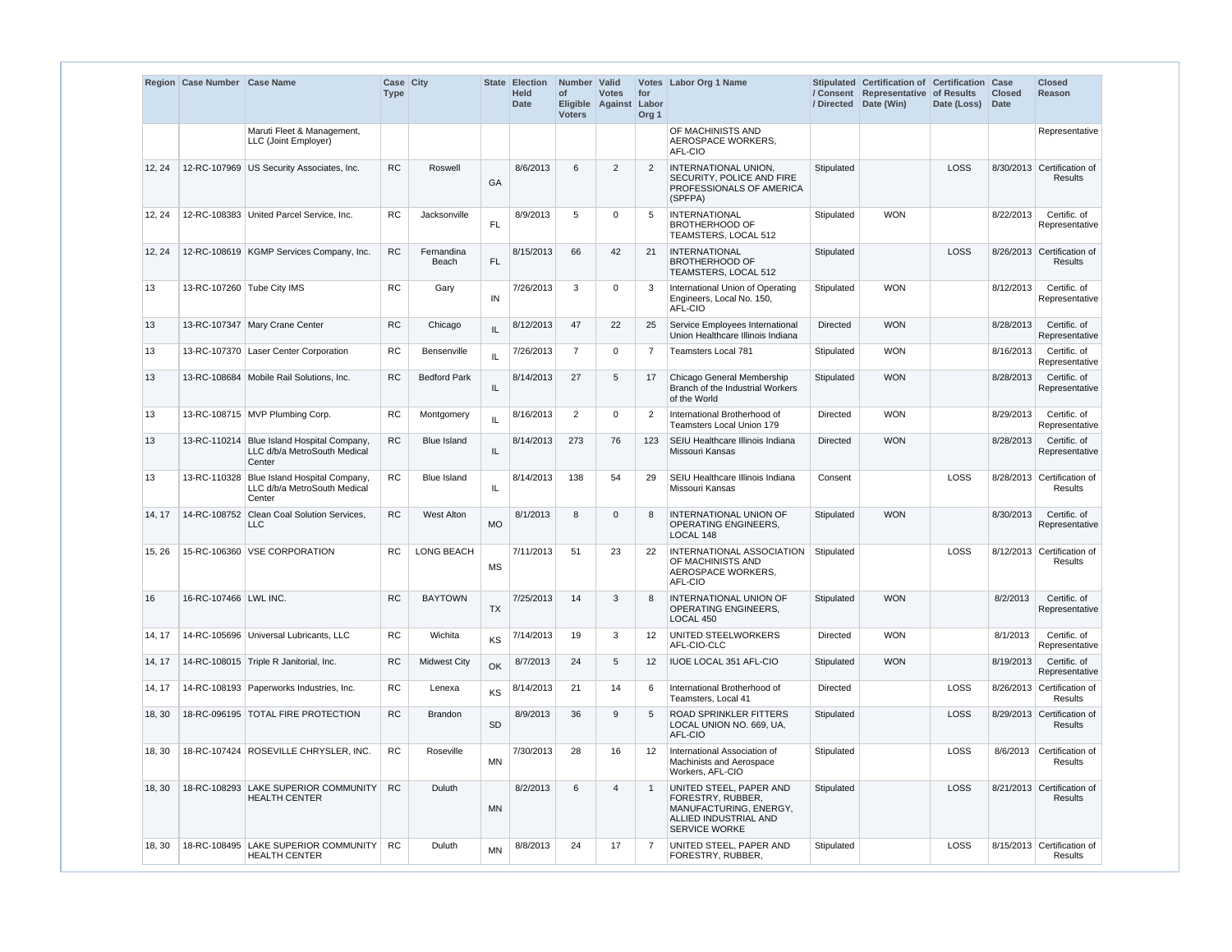|        | Region Case Number Case Name |                                                                                           | Case City<br><b>Type</b> |                                  |           | <b>State Election</b><br><b>Held</b><br><b>Date</b> | Number   Valid<br>of<br>Eligible Against<br><b>Voters</b> | <b>Votes</b>      | for<br>Labor<br>Org <sub>1</sub> | Votes Labor Org 1 Name                                                                                                                        |                 | Stipulated Certification of Certification<br>/ Consent Representative of Results<br>/ Directed Date (Win) | Date (Loss) | Case<br><b>Closed</b><br><b>Date</b> | <b>Closed</b><br><b>Reason</b>              |
|--------|------------------------------|-------------------------------------------------------------------------------------------|--------------------------|----------------------------------|-----------|-----------------------------------------------------|-----------------------------------------------------------|-------------------|----------------------------------|-----------------------------------------------------------------------------------------------------------------------------------------------|-----------------|-----------------------------------------------------------------------------------------------------------|-------------|--------------------------------------|---------------------------------------------|
|        |                              |                                                                                           |                          |                                  |           |                                                     |                                                           |                   |                                  | MANUFACTURING, ENERGY,<br>ALLIED INDUSTRIAL AND<br><b>SERVICE WORKE</b>                                                                       |                 |                                                                                                           |             |                                      |                                             |
| 18, 30 | 18-RC-108550                 | <b>BOUCHER MASONRY</b><br>CONTRACTING, INC.                                               | <b>RC</b>                | Boone                            | IA        | 8/7/2013                                            | $\overline{7}$                                            | 0                 | $\overline{7}$                   | <b>GREAT PLAINS LABORERS'</b><br><b>DISTRICT COUNCIL</b>                                                                                      | Stipulated      | <b>WON</b>                                                                                                |             | 8/14/2013                            | Certific. of<br>Representative              |
| 18, 30 | 18-RC-108650                 | <b>ERMC III PROPERTY</b><br>MANAGEMENT COMPANY,<br><b>LLC</b>                             | <b>RC</b>                | <b>Burnsville</b>                | <b>MN</b> | 8/16/2013                                           | 16                                                        | 14                | $\Omega$                         | <b>INTERNATIONAL</b><br><b>BROTHERHOOD OF</b><br><b>TEAMSTERS LOCAL 120</b>                                                                   | Stipulated      |                                                                                                           | LOSS        |                                      | 8/23/2013 Certification of<br>Results       |
| 18, 30 |                              | 18-RC-108826 LEMMER TRUCKING INC.                                                         | <b>RC</b>                | St. Joseph                       | <b>MN</b> | 8/8/2013                                            | 13                                                        | 10                | -3                               | MILK DRIVERS AND DAIRY<br><b>EMPLOYEES UNION</b><br><b>TEAMSTERS LOCAL 471</b>                                                                | Stipulated      |                                                                                                           | LOSS        |                                      | 8/15/2013 Certification of<br>Results       |
| 19, 36 |                              | 19-RC-095999 Alaska Ship & Dry Dock, LLC                                                  | <b>RC</b>                | Ketchikan                        | AK        | 2/14/2013                                           | 104                                                       | 43                | 25                               | <b>METAL TRADES DEPARTMENT</b><br>OF THE AFL-CIO                                                                                              | Stipulated      |                                                                                                           | LOSS        |                                      | 8/22/2013 Certification of<br>Results       |
| 19, 36 |                              | 19-RC-102002 Alaska Power & Telephone<br>Company                                          | RC.                      | <b>Prince of Wales</b><br>Island | AK        | 7/24/2013                                           | 20                                                        | 15                | 5                                | <b>IBEW LOCAL 1547</b>                                                                                                                        | <b>Directed</b> |                                                                                                           | <b>LOSS</b> |                                      | 8/28/2013 Certification of<br>Results       |
| 19, 36 | 19-RC-107157                 | <b>COMMUNITY MEDICAL</b><br>CENTER, INC.                                                  | <b>RC</b>                | <b>MISSOULA</b>                  | MT        | 7/26/2013                                           | 11                                                        | 2                 | 9                                | <b>INTERNATIONAL UNION OF</b><br><b>OPERATING ENGINEERS</b><br>LOCAL 400                                                                      | Stipulated      | <b>WON</b>                                                                                                |             | 8/5/2013                             | Certific. of<br>Representative              |
| 19, 36 |                              | 19-RC-107737 AIM Aerospace Sumner, Inc.                                                   | <b>RC</b>                | Sumner                           | <b>WA</b> | 7/26/2013                                           | 272                                                       | 94                | 138                              | INTERNATIONAL ASSOCIATION<br>OF MACHINISTS & AEROSPACE<br><b>WORKERS, DISTRICT LODGE</b><br>751                                               | Stipulated      | <b>WON</b>                                                                                                |             | 8/5/2013                             | Certific. of<br>Representative              |
| 19, 36 |                              | 19-RC-108092 Division Seven Waterproofing.<br>Inc.                                        | <b>RC</b>                | <b>SHORELINE</b>                 | <b>WA</b> | 7/24/2013                                           | 22                                                        | $12 \overline{ }$ | -4                               | UNITED UNION OF ROOFERS.<br><b>WATERPROOFERS &amp; ALLIED</b><br><b>WORKERS LOCAL 54</b>                                                      | Stipulated      |                                                                                                           | <b>LOSS</b> |                                      | 8/22/2013 Certification of<br>Results       |
| 19, 36 |                              | 19-RC-108503 PLATINUM NINE HOLDINGS.<br><b>LLC DBA NORTHWEST</b><br>AMBULANCE CORPORATION | <b>RC</b>                | Arlington                        | WA        | 7/31/2013                                           | 25                                                        | 0                 | 14                               | <b>PUBLIC, PROFESSIONAL &amp;</b><br>OFFICE-CLERICAL EMPLOYEES<br>AND DRIVERS LOCAL UNION<br>NO. 763                                          | Stipulated      | <b>WON</b>                                                                                                |             | 8/8/2013                             | Certific. of<br>Representative              |
| 19, 36 |                              | 19-RC-109805   MASSAGE BAR, INC.                                                          | <b>RC</b>                | <b>SEATTLE</b>                   | <b>WA</b> | 8/22/2013                                           | 40                                                        | 8                 | 25                               | OPEIU LOCAL 8                                                                                                                                 | Stipulated      | <b>WON</b>                                                                                                |             | 8/30/2013                            | Certific. of<br>Representative              |
| 20, 37 |                              | 20-RC-107731 KTXL Fox 40 LLC                                                              | <b>RC</b>                | Sacramento                       | CA        | 7/25/2013                                           | 39                                                        | 8                 | 20                               | <b>IBEW, LOCAL 45</b>                                                                                                                         | Stipulated      | <b>WON</b>                                                                                                |             | 8/6/2013                             | Certific. of<br>Representative              |
| 20, 37 |                              | 20-RC-109038 First Vehicle Services                                                       | <b>RC</b>                | San Mateo                        | CA        | 8/6/2013                                            | 4                                                         | 0                 | $\overline{\mathcal{A}}$         | PENINSULA AUTO MACHINISTS<br>LOCAL LODGE NO. 1414,<br><b>DISTRICT LODGE 190</b>                                                               | Stipulated      | <b>WON</b>                                                                                                |             | 8/16/2013                            | Certific. of<br>Representative              |
| 20, 37 |                              | 20-RC-109680   KQED, Inc. d/b/a KQED +                                                    | RC                       | SAN JOSE                         | CA        | 8/13/2013                                           | 3                                                         | $\mathbf{0}$      | 3                                | NATIONAL ASSOCIATION OF<br><b>BROADCAST EMPLOYEES AND</b><br><b>TECHNICIANS THE</b><br><b>BROADCASTING &amp; CABLE</b><br>SECTOR OF THE C     | Stipulated      | <b>WON</b>                                                                                                |             | 8/23/2013                            | Certific. of<br>Representative              |
| 21     |                              | 21-RC-107128 SATELLITE SERVICES, INC.                                                     | <b>RC</b>                | <b>MORENO</b><br>VALLEY          | CA        | 7/25/2013                                           | 54                                                        | 18                | -28                              | INTERNATIONAL ASSOCIATION<br>OF MACHINISTS & AEROSPACE<br>WORKERS, AFL-CIO, DISTRICT<br>LODGE 725, LOCAL LODG                                 | Stipulated      | <b>WON</b>                                                                                                |             | 8/2/2013                             | Certific. of<br>Representative              |
| 21     |                              | 21-RC-107266 COAST WASTE<br>MANAGEMENT, INC.<br>D/B/AWASTE MANAGEMENT<br>OF CARLSBAD      | <b>RC</b>                | <b>CARLSBAD</b>                  | CA        | 7/26/2013                                           | 76                                                        | 27                | 43                               | SALESDRIVERS, HELPERS AD<br>DAIRY EMPLOYEES LOCAL<br>UNION 683, INTERNATIONAL<br><b>BROTHERHOOD OF</b><br><b>TEAMSTERS</b>                    | Stipulated      | <b>WON</b>                                                                                                |             | 8/6/2013                             | Certific. of<br>Representative              |
| 21     |                              | 21-RC-107646   MVVT MOTORS INC. d/b/a<br>SOUTH COUNTY LEXUS AT<br><b>MISSION VIEJO</b>    |                          | RC   MISSION VIEJO               | CA        | 8/1/2013                                            | 38                                                        | 26                | -9                               | INTERNATIONAL UNION,<br>UNITED AUTOMOBILE,<br>AEROSPACE AND<br>AGRICULTURAL IMPLEMENT<br>WORKERS OF AMERICA, UAW                              | Stipulated      |                                                                                                           | LOSS        |                                      | 8/9/2013 Certification of<br><b>Results</b> |
| 21     |                              | 21-RC-107950 KEOLIS TRANSPORTATION                                                        | RC                       | LONG BEACH                       | CA        | 8/2/2013                                            | 94                                                        | $\overline{2}$    | -74                              | <b>GENERAL TRUCK DRIVERS</b><br>OFFICE, FOOD AND<br>WAREHOUSE LOCAL 952,<br><b>INTERNATIONAL</b><br><b>BROTHERHOOD OF</b><br><b>TEAMSTERS</b> | Stipulated      | <b>WON</b>                                                                                                |             | 8/12/2013                            | Certific. of<br>Representative              |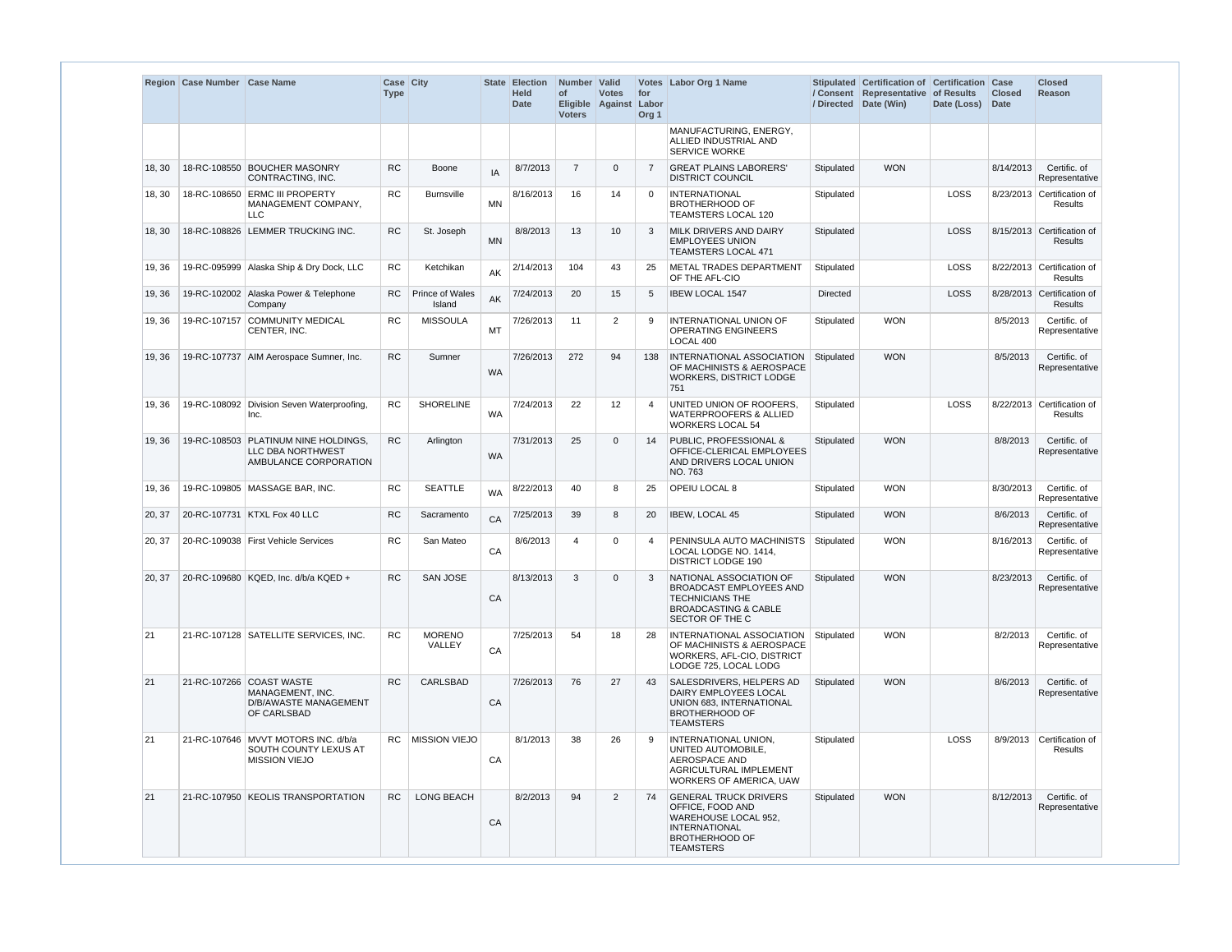|                  | Region Case Number Case Name |                                                                                                               | Case City<br><b>Type</b> |                                     |                        | <b>State Election</b><br><b>Held</b><br><b>Date</b> | Number Valid<br>of<br><b>Voters</b> | <b>Votes</b><br>Eligible Against Labor | for<br>Org <sub>1</sub> | Votes Labor Org 1 Name                                                                                                                         |                 | Stipulated Certification of Certification Case<br>/ Consent Representative of Results<br>/ Directed Date (Win) | Date (Loss) | <b>Closed</b><br><b>Date</b> | <b>Closed</b><br><b>Reason</b>        |
|------------------|------------------------------|---------------------------------------------------------------------------------------------------------------|--------------------------|-------------------------------------|------------------------|-----------------------------------------------------|-------------------------------------|----------------------------------------|-------------------------|------------------------------------------------------------------------------------------------------------------------------------------------|-----------------|----------------------------------------------------------------------------------------------------------------|-------------|------------------------------|---------------------------------------|
| 21               |                              | 21-RC-108763   Oldcastle Precast, Inc.                                                                        | <b>RC</b>                | Perris                              | CA                     | 8/20/2013                                           | 32                                  | 11                                     | 18                      | LABORERS LOCAL NO. 1184<br>AFFILIATED WITH THE<br>SOUTHERN CALIFORNIA<br>DISTRICT COUNCIL OF<br><b>LABORERS</b>                                | Stipulated      | <b>WON</b>                                                                                                     |             | 8/29/2013                    | Certific. of<br>Representative        |
| 21               |                              | 21-RC-108959 METAL IMPROVEMENT<br>COMPANY, LLC                                                                | <b>RC</b>                | <b>SANTA ANA</b>                    | CA                     | 8/22/2013                                           | 16                                  | 3                                      | 13                      | SHOPMEN'S LOCAL UNION NO.<br>509 OF THE INTERNATIONAL<br>ASSOCIATION OF BRIDGE,<br>STRUCTRUCAL, ORNAMENTAL<br>AN                               | Stipulated      | <b>WON</b>                                                                                                     |             | 8/30/2013                    | Certific. of<br>Representative        |
| 22               |                              | 22-RC-104012 SPERANZA BRICKWORK, INC.                                                                         | RC                       | <b>WHITEHOUSE</b><br><b>STATION</b> | <b>NJ</b>              | 7/9/2013                                            | 60                                  | 0                                      | 13                      | <b>NEW JERSEY BUILDING</b><br><b>CONSTRUCTION LABORERS</b><br><b>DISTRICT COUNCIL</b>                                                          | <b>Directed</b> | <b>WON</b>                                                                                                     |             | 8/6/2013                     | Certific. of<br>Representative        |
| 22               |                              | 22-RC-108641 ARNOLD STEEL CO., INC.                                                                           | <b>RC</b>                | <b>HOWELL</b>                       | <b>NJ</b>              | 8/15/2013                                           | 33                                  | 22                                     | -5                      | SHOPMEN'S LOCAL UNION NO<br>502 OF THE INTERNATIONAL<br>ASSOCIATION OF BRIDGE,<br>STRUCTURAL, ORNAMENTAL &<br><b>RE</b>                        | Stipulated      |                                                                                                                | <b>LOSS</b> |                              | 8/28/2013 Certification of<br>Results |
| 25, 33           |                              | 25-RC-108280 NUCO2 MANAGEMENT LLC                                                                             | <b>RC</b>                | <b>INDIANAPOLIS</b>                 | IN                     | 8/7/2013                                            | $\overline{7}$                      | -1                                     | 6                       | LOCAL UNION NO. 135,<br>CHAUFFEURS, TEAMSTERS,<br><b>WAREHOUSEMEN AND</b><br>HELPERS INDIANAPOLIS,<br><b>INDIANA AND AIRLI</b>                 | Stipulated      | <b>WON</b>                                                                                                     |             | 8/15/2013                    | Certific. of<br>Representative        |
| 10, 11,<br>26NAS |                              | 10-RC-106213 Kelly Construction, Inc.                                                                         | <b>RC</b>                | Brentwood                           | <b>TN</b>              | 7/11/2013                                           | 63                                  | 28                                     | 17                      | <b>BRICKLAYERS AND ALLIED</b><br>CRAFTSMAN, LOCAL 5                                                                                            | Stipulated      |                                                                                                                | LOSS        |                              | 8/9/2013 Certification of<br>Results  |
| 27               |                              | 27-RC-107908 Smith's Food & Drug Centers,<br>Inc.                                                             | <b>RC</b>                | <b>Bountiful</b>                    | UT                     | 8/2/2013                                            | 8                                   | 2                                      | 6                       | UNITED FOOD AND<br><b>COMMERCIAL WORKERS,</b><br>LOCAL 711                                                                                     | Stipulated      | <b>WON</b>                                                                                                     |             | 8/13/2013                    | Certific. of<br>Representative        |
| 27               |                              | 27-RC-108847 The Whitestone Group, Inc.                                                                       | <b>RC</b>                | Salt Lake City                      | CO                     | 8/19/2013                                           | 18                                  | $\mathbf{1}$                           | 11                      | UNITED GOVERMENT<br><b>SECURITY OFFICERS OF</b><br>AMERICA INTERNATIONAL<br>UNION and its LOCAL 346                                            | Stipulated      | <b>WON</b>                                                                                                     |             | 8/27/2013                    | Certific. of<br>Representative        |
| 28               | 28-RC-107561                 | Tatitlek Training Services, Inc.                                                                              | <b>RC</b>                | <b>Fort Bliss</b>                   | <b>TX</b>              | 7/24/2013                                           | 10                                  | -1                                     | -8                      | INTERNATIONAL UNION OF<br><b>OPERATING ENGINEERS,</b><br>LOCAL 351, AFL-CIO                                                                    | Stipulated      | <b>WON</b>                                                                                                     |             | 8/6/2013                     | Certific. of<br>Representative        |
| 28               |                              | 28-RC-108342 Baker Commodities, Inc.                                                                          | <b>RC</b>                | Las Vegas                           | <b>NV</b>              | 8/5/2013                                            | 11                                  | $\mathbf{1}$                           | 10                      | TEAMSTERS, CHAUFFEURS,<br><b>WAREHOUSEMEN AND</b><br>HELPERS LOCAL 631<br><b>AFFILIATED WITH</b><br><b>INTERNATIONAL</b><br><b>BROTHERHOOD</b> | Stipulated      | <b>WON</b>                                                                                                     |             | 8/13/2013                    | Certific. of<br>Representative        |
| 28               |                              | 28-RC-109612 CSC Electric LLC                                                                                 | <b>RC</b>                | Tucson                              | $\mathsf{A}\mathsf{Z}$ | 8/20/2013                                           | 14                                  | 0                                      | 8                       | INTERNATIONAL UNION OF<br><b>OPERATING ENGINEERS</b><br>LOCAL 428 AFL-CIO                                                                      | Consent         | <b>WON</b>                                                                                                     |             | 8/30/2013                    | Certific. of<br>Representative        |
| 28               | 28-RC-110363 Alutiiq, LLC    |                                                                                                               | RC                       | Las Vegas                           | <b>NV</b>              | 8/22/2013                                           | 8                                   | $\mathbf{0}$                           | $\overline{4}$          | UNITED GOVERNMENT<br><b>SECURITY OFFICERS OF</b><br>AMERICA INTERNATIONAL<br>UNION, UGSOA<br>INTERNATIONAL UNION                               | Consent         | <b>WON</b>                                                                                                     |             | 8/30/2013                    | Certific. of<br>Representative        |
| 29               |                              | 29-RC-099693 Opinion Access Corp.                                                                             | RC.                      | Long Island City                    | <b>NY</b>              | 4/22/2013                                           | 276                                 | 75                                     | -11                     | ALL WORKERS LOCAL UNION<br>#1917, WORKERS SOCIAL<br><b>JUSTICE PROJECT</b>                                                                     | Directed        |                                                                                                                | LOSS        |                              | 8/15/2013 Certification of<br>Results |
| 29               | 29-RC-107291                 | Borough Park Bakery LLC d/b/a<br>Mezonos Maven Bakery, Lilly's<br>Homestyle Bakeshop, Smilowits<br>Bakery and | <b>RC</b>                | Brooklyn                            | <b>NY</b>              | 8/15/2013                                           | 102                                 | 59                                     | 16                      | LOCAL 223, AMALGAMATED<br><b>INDUSTRIAL &amp; TOY &amp; NOVELTY</b><br><b>WORKERS OF AMERICA</b>                                               | Stipulated      |                                                                                                                | LOSS        |                              | 8/26/2013 Certification of<br>Results |
| 29               |                              | 29-RC-107757   Fruit Crown Products, Inc.                                                                     | <b>RC</b>                | Farmingdale                         | <b>NY</b>              | 8/2/2013                                            | 51                                  | 33                                     | -5                      | LOCAL 223, AMALGAMATED<br><b>INDUSTRIAL &amp; TOY &amp; NOVELTY</b><br><b>WORKERS OF AMERICA</b>                                               | Stipulated      |                                                                                                                | LOSS        |                              | 8/13/2013 Certification of<br>Results |
| 29               |                              | 29-RC-107854 Metropolitan Enterprises, Inc.                                                                   | ${\sf RC}$               | Brooklyn                            | <b>NY</b>              | 7/26/2013                                           | 11                                  | $\overline{4}$                         | -7                      | <b>BUILDING MATERIAL</b><br>TEAMSTERS LOCAL 282, I.B.T.                                                                                        | Stipulated      | <b>WON</b>                                                                                                     |             | 8/20/2013                    | Certific. of<br>Representative        |
| 29               | 29-RC-108628 City Harvest    |                                                                                                               | RC.                      | Long Island City                    | <b>NY</b>              | 8/14/2013                                           | 5                                   | 5                                      | $\mathbf 0$             | LOCAL 804, INTERNATIONAL<br><b>BROTHERHOOD OF</b>                                                                                              | Stipulated      |                                                                                                                | LOSS        |                              | 8/28/2013 Certification of<br>Results |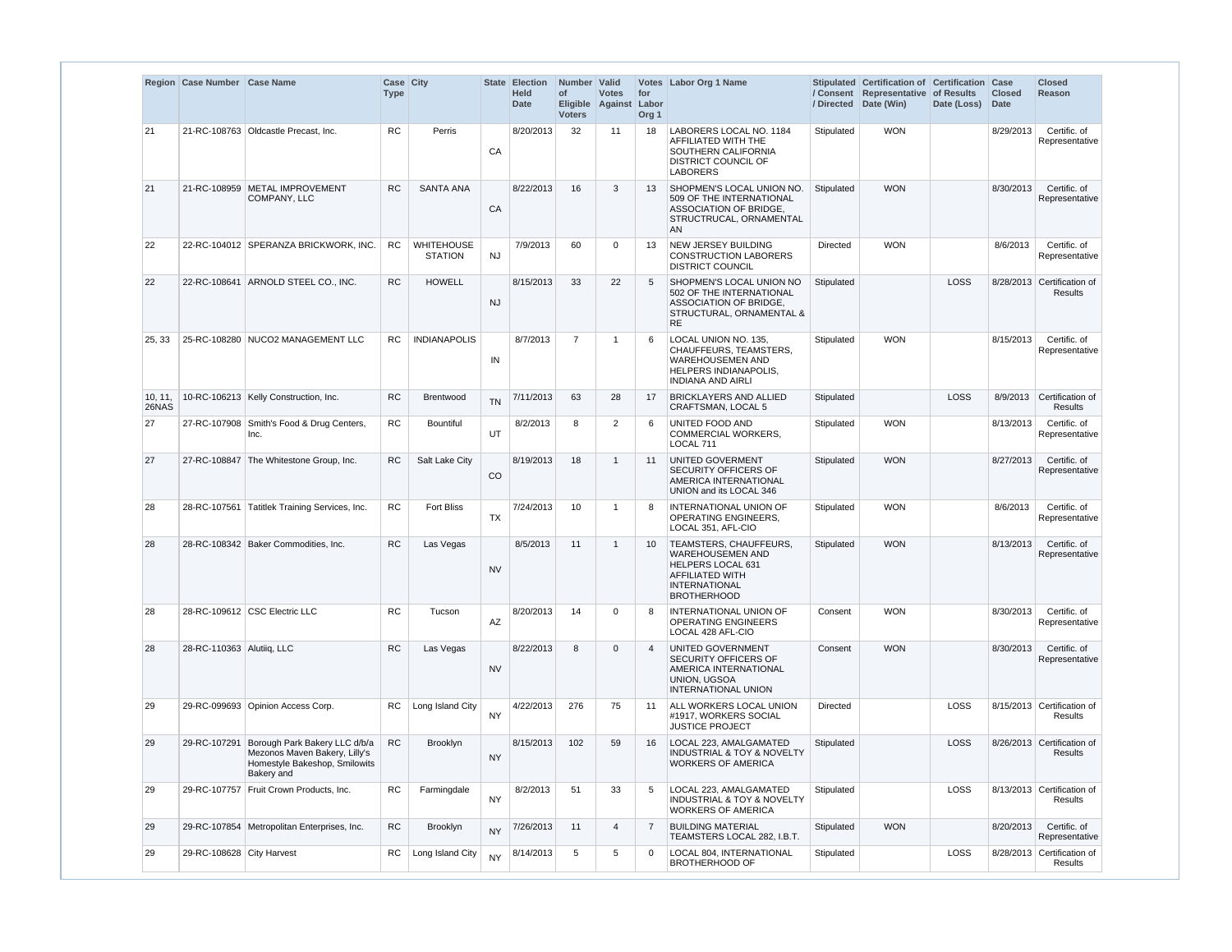|        | Region Case Number Case Name |                                                                                                               | Case City<br><b>Type</b> |                    |                 | State Election<br><b>Held</b><br><b>Date</b> | Number Valid<br><b>of</b><br><b>Voters</b> | <b>Votes</b><br>Eligible Against Labor | for<br>Org <sub>1</sub> | Votes Labor Org 1 Name                                                                                                                       | / Directed      | Stipulated Certification of Certification<br>/ Consent Representative of Results<br>Date (Win) | Date (Loss) | <b>Case</b><br><b>Closed</b><br>Date | <b>Closed</b><br><b>Reason</b>               |
|--------|------------------------------|---------------------------------------------------------------------------------------------------------------|--------------------------|--------------------|-----------------|----------------------------------------------|--------------------------------------------|----------------------------------------|-------------------------|----------------------------------------------------------------------------------------------------------------------------------------------|-----------------|------------------------------------------------------------------------------------------------|-------------|--------------------------------------|----------------------------------------------|
|        |                              |                                                                                                               |                          |                    |                 |                                              |                                            |                                        |                         | <b>TEAMSTERS</b>                                                                                                                             |                 |                                                                                                |             |                                      |                                              |
| 29     |                              | 29-RC-109695 Geller Paper Company, Inc.                                                                       | <b>RC</b>                | <b>Brooklyn</b>    | <b>NY</b>       | 8/16/2013                                    | 22                                         | 2                                      | $\Omega$                | <b>INTERNATIONAL</b><br><b>BROTHERHOOD OF TRADE</b><br>UNIONS LOCAL 713                                                                      | Stipulated      |                                                                                                | LOSS        |                                      | 8/27/2013 Certification of<br><b>Results</b> |
| 18, 30 |                              | 30-RC-109290 Waste Management of<br>Wisconsin, Inc., Port-o-Let<br>Division                                   | <b>RC</b>                | Milwaukee          | WI              | 8/16/2013                                    | 4                                          | -1                                     | 3                       | <b>INTERNATIONAL</b><br><b>BROTHERHOOD OF</b><br>TEAMSTERS, GENERAL LOCAL<br>UNION NO. 200                                                   | Stipulated      | <b>WON</b>                                                                                     |             | 8/26/2013                            | Certific. of<br>Representative               |
| 31     |                              | 31-RC-008023 GenOn Energy Services, LLC                                                                       | <b>RC</b>                | Etiwanda           | CA              | 8/9/2013                                     | 26                                         | 21                                     | $\overline{4}$          | Utility Workers of America,<br>AFL-CIO                                                                                                       | Stipulated      |                                                                                                | LOSS        |                                      | 8/20/2013 Certification of<br><b>Results</b> |
| 31     |                              | 31-RC-108455 Dignity Health d/b/a St.<br><b>Bernardine Medical Center</b>                                     | RC.                      | San Bernardino     | CA              | 7/25/2013                                    | 74                                         | $\overline{4}$                         | 53                      | SEIU UNITED HEALTHCARE<br><b>WORKERS - WEST</b>                                                                                              | Stipulated      | <b>WON</b>                                                                                     |             | 8/6/2013                             | Certific, of<br>Representative               |
| 31     |                              | 31-RC-108890 Republic Waste Services of<br>Southern California, LLC                                           | <b>RC</b>                | Colton             | CA              | 8/12/2013                                    | 11                                         | $\overline{1}$                         | 10                      | PACKAGE AND GENERAL<br><b>UTILITY DRIVERS, TEAMSTERS</b><br>LOCAL UNION NO. 396                                                              | Stipulated      | <b>WON</b>                                                                                     |             | 8/21/2013                            | Certific. of<br>Representative               |
| 32     |                              | 32-RC-106465 Livermore Auto Group, Inc.                                                                       | <b>RC</b>                | <b>LIVERMORE</b>   | CA              | 7/16/2013                                    | 22                                         | $\overline{7}$                         | 12                      | <b>EAST BAY AUTOMOTIVE</b><br>MACHINISTS LODGE NO. 1546.<br><b>DISTRICT LODGE 190</b>                                                        | Stipulated      | <b>WON</b>                                                                                     |             | 8/16/2013                            | Certific, of<br>Representative               |
| 32     |                              | 32-RC-106989 Perfection Pet Foods, LLC                                                                        | <b>RC</b>                | <b>VISALIA</b>     | CA              | 8/6/2013                                     | 23                                         | 22                                     | $\Omega$                | <b>GENERAL TEAMSTERS.</b><br><b>WAREHOUSEMEN, CANNERY</b><br><b>WORKERS AND HELPERS,</b><br><b>TULARE AND KINGS</b><br>COUNTIES, CALIFORNIA, | <b>Directed</b> |                                                                                                | LOSS        |                                      | 8/20/2013 Certification of<br><b>Results</b> |
| 32     |                              | 32-RC-107562 Cintas Corporation No. 2                                                                         | <b>RC</b>                | Fremont            | CA              | 8/9/2013                                     | 37                                         | 23                                     | 9                       | LOCAL 70, BROTHERHOOD OF<br><b>TEAMSTERS, AUTO TRUCK</b><br>DRIVERS, LINE DRIVERS, CAR<br>HAULERS AND HELPERS,<br>ALAME                      | Stipulated      |                                                                                                | LOSS        |                                      | 8/19/2013 Certification of<br>Results        |
| 32     |                              | 32-RC-107652 Dole Packaged Foods, LLC                                                                         | <b>RC</b>                | <b>STOCKTON</b>    | CA              | 7/26/2013                                    | 29                                         | 10                                     | 19                      | <b>GENERAL TEAMSTERS LOCAL</b><br>439, INTERNATIONAL<br><b>BROTHERHOOD OF</b><br><b>TEAMSTERS</b>                                            | Stipulated      | <b>WON</b>                                                                                     |             | 8/5/2013                             | Certific. of<br>Representative               |
| 32     |                              | 32-RC-107944 Durham School Services, L.P.                                                                     | <b>RC</b>                | Hayward            | CA              | 8/6/2013                                     | 6                                          | -1                                     | 5                       | INTERNATIONAL ASSOCIATION   Stipulated<br>OF MACHINISTS, DISTRICT<br>LODGE 190, LOCAL LODGE 93                                               |                 | <b>WON</b>                                                                                     |             | 8/15/2013                            | Certific. of<br>Representative               |
| 32     |                              | 32-RC-108001   Independent Brewers United<br>Corporation                                                      | <b>RC</b>                | <b>BERKELEY</b>    | CA              | 8/7/2013                                     | 15                                         | 3                                      | 12                      | BREWERY, SODA AND<br>MINERAL WATER BOTTLERS<br>OF CALIFORNIA, LOCAL UNION<br>NO. 896 OF THE<br><b>INTERNATIONAL BRO</b>                      | Stipulated      | <b>WON</b>                                                                                     |             | 8/15/2013                            | Certific. of<br>Representative               |
| 32     |                              | 32-RC-108103 Ray Properties Kit Carson, Inc.,<br>d/b/a Kit Carson Nursing and<br><b>Rehabilitation Center</b> | <b>RC</b>                | <b>JACKSON</b>     | CA              | 8/7/2013                                     | 68                                         | 13                                     | 33                      | <b>SERVICE EMPLOYEES</b><br>INTERNATIONAL UNION -<br>UNITED HEALTHCARE<br><b>WORKERS - WEST</b>                                              | Stipulated      | <b>WON</b>                                                                                     |             | 8/15/2013                            | Certific. of<br>Representative               |
| 32     |                              | 32-RC-108943 Peri & Sons Farms of California,<br><b>LLC</b>                                                   | <b>RC</b>                | <b>FIREBAUGH</b>   | CA              | 8/22/2013                                    | 200                                        | 133                                    | 29                      | <b>UNITED FOOD &amp; COMMERCIAL</b><br>WORKERS UNION LOCAL 5,<br><b>CTW</b>                                                                  | Stipulated      |                                                                                                | LOSS        |                                      | 8/30/2013 Certification of<br><b>Results</b> |
| 32     |                              | 32-RC-109042 Garda CL West, Inc.                                                                              | <b>RC</b>                | <b>MORGAN HILL</b> | CA              | 8/22/2013                                    | 42                                         | 22                                     | 8                       | International Union, Security,<br>Police and Fire Professionals of<br>America (SPFPA) & its Local No.<br>554                                 | Stipulated      |                                                                                                | LOSS        |                                      | 8/30/2013 Certification of<br>Results        |
| 19, 36 |                              | 19-RC-103018 Bethesda Lutheran<br>Communities, Inc.                                                           | <b>RC</b>                | Portland           | <b>OR</b>       | 6/17/2013                                    | 345                                        | 166                                    | 82                      | <b>SERVICE EMPLOYEES</b><br>INTERNATIONAL UNION LOCAL<br>503, OREGON PUBLIC<br><b>EMPLOYEES UNION</b>                                        | <b>Directed</b> |                                                                                                | LOSS        |                                      | 8/1/2013 Certification of<br>Results         |
| 20, 37 |                              | 20-RC-108531 Delaware Resource Group of<br>Oklahoma, LLC                                                      | <b>RC</b>                | Kaneohe            | H <sub>II</sub> | 7/29/2013                                    | 10                                         | $\mathbf 0$                            | 7                       | INTERNATIONAL ASSOCIATION<br>OF MACHINISTS & AEROSPACE<br>WORKERS HAWAII LOCAL 1998                                                          | Stipulated      | <b>WON</b>                                                                                     |             | 8/6/2013                             | Certific. of<br>Representative               |
| 01, 34 |                              | 01-RD-107421   INFANTS AND OTHER<br>PEOPLE                                                                    | <b>RD</b>                | <b>Boston</b>      | <b>MA</b>       | 7/29/2013                                    | 11                                         | $\boldsymbol{\varDelta}$               | 6                       | UNITED AUTO WORKERS,<br><b>LOCAL 1596</b>                                                                                                    | Stipulated      | <b>WON</b>                                                                                     |             | 8/9/2013                             | Certific. of<br>Representative               |
| 02     |                              | 02-RD-108312   Imperial Parking Systems                                                                       | <b>RD</b>                | new york           | <b>NY</b>       | 8/7/2013                                     | 15                                         | 6                                      | 5                       | LOCAL 917 INTERNATIONAL                                                                                                                      | Stipulated      |                                                                                                | LOSS        |                                      | 8/15/2013 Certification of                   |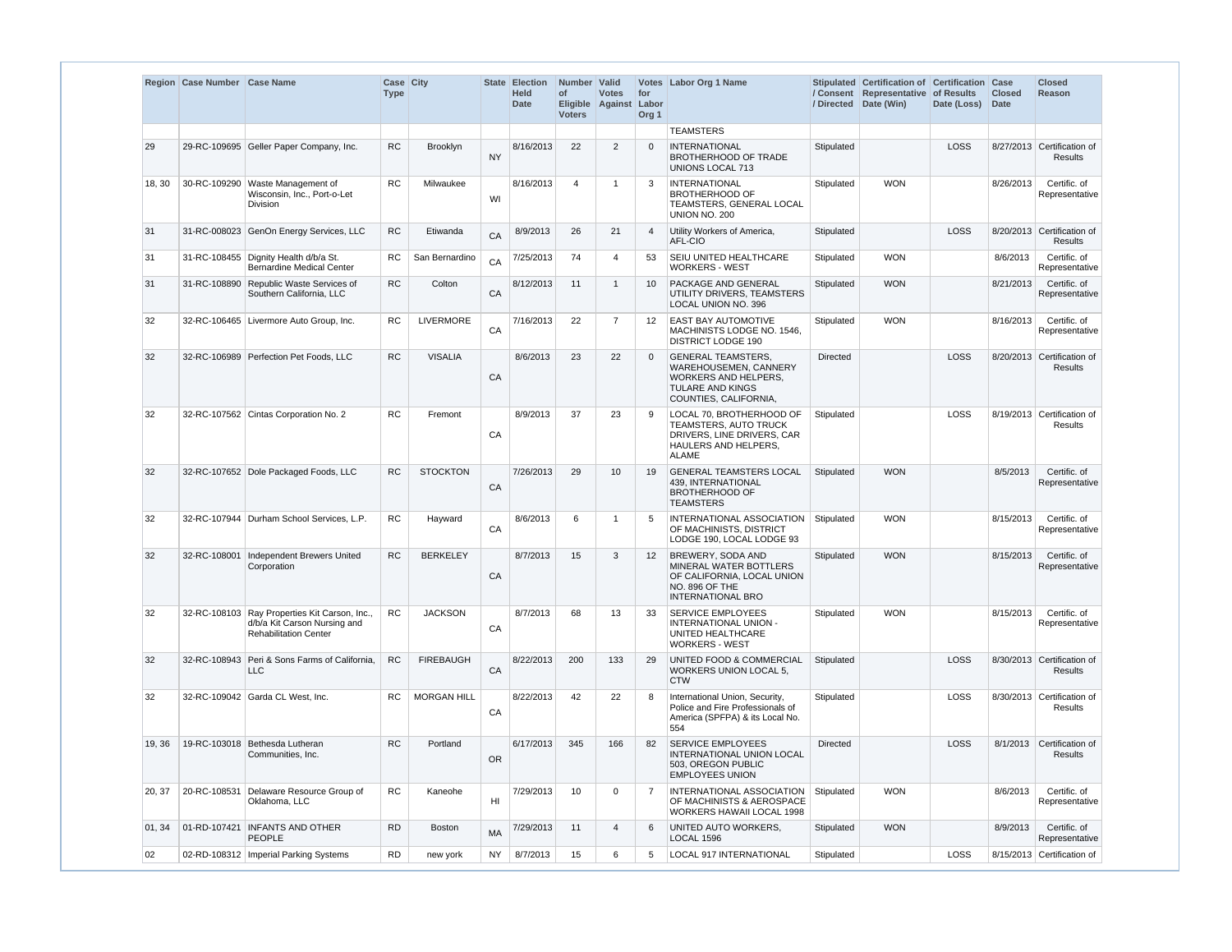|                  | Region Case Number Case Name |                                                                                                              | Case City<br><b>Type</b> |                                  |           | <b>State Election</b><br><b>Held</b><br><b>Date</b> | Number Valid<br>of<br>Eligible Against<br><b>Voters</b> | <b>Votes</b> | for<br>Labor<br>Org <sub>1</sub> | Votes Labor Org 1 Name                                                                                                               |            | Stipulated Certification of Certification Case<br>/ Consent Representative of Results<br>/ Directed Date (Win) | Date (Loss) | <b>Closed</b><br><b>Date</b> | <b>Closed</b><br>Reason                      |
|------------------|------------------------------|--------------------------------------------------------------------------------------------------------------|--------------------------|----------------------------------|-----------|-----------------------------------------------------|---------------------------------------------------------|--------------|----------------------------------|--------------------------------------------------------------------------------------------------------------------------------------|------------|----------------------------------------------------------------------------------------------------------------|-------------|------------------------------|----------------------------------------------|
|                  |                              |                                                                                                              |                          |                                  |           |                                                     |                                                         |              |                                  | <b>BROTHERHOOD OF</b><br><b>TEAMSTERS</b>                                                                                            |            |                                                                                                                |             |                              | <b>Results</b>                               |
| 03               |                              | 03-RD-109585 Carrier Coach Inc.                                                                              | <b>RD</b>                | Tonawanda                        | <b>NY</b> | 8/16/2013                                           | 47                                                      | 27           | 10                               | TEAMSTERS, LOCAL 449                                                                                                                 | Stipulated |                                                                                                                | LOSS        |                              | 8/26/2013 Certification of<br><b>Results</b> |
| 04               |                              | 04-RD-101898   AIR LIQUIDE INDUSTRIAL,<br>U.S. LP, a subsidiary of<br>AMERICAN AIR LIQUIDE<br>HOLDINGS, INC. | <b>RD</b>                | <b>COATESVILLE</b>               | <b>PA</b> | 8/8/2013                                            | 6                                                       | 5            | $\Omega$                         | <b>INTERNATIONAL</b><br><b>BROTHERHOOD OF</b><br><b>TEAMSTERS LOCAL 312</b>                                                          | Stipulated |                                                                                                                | <b>LOSS</b> |                              | 8/19/2013 Certification of<br><b>Results</b> |
| 04               |                              | 04-RD-108088 Wayne Carmint Landscaping,<br>Inc.                                                              | <b>RD</b>                | <b>KING OF</b><br><b>PRUSSIA</b> | PA        | 8/2/2013                                            | 27                                                      | 17           | -7                               | <b>TEAMSTERS LOCAL 312</b>                                                                                                           | Stipulated |                                                                                                                | LOSS        |                              | 8/13/2013 Certification of<br><b>Results</b> |
| 04               |                              | 04-RD-109662 TRI-STATE CONTAINER<br><b>CORPORATION</b>                                                       | <b>RD</b>                | <b>BENSALEM</b>                  | PA        | 8/13/2013                                           | 35                                                      | 23           | 12                               | UNITED STEELWORKERS<br>UNION (USW) LOCAL 375                                                                                         | Stipulated |                                                                                                                | LOSS        |                              | 8/22/2013 Certification of<br><b>Results</b> |
| 05               |                              | 05-RD-108307 Standard Register Corp.                                                                         | <b>RD</b>                | Salisbury                        | <b>MD</b> | 8/12/2013                                           | 70                                                      | 30           | 39                               | <b>LOCAL 14M, DISTRICT</b><br>COUNCIL 9, GRAPHIC<br><b>COMMUNICATIONS</b><br>CONFERENCE/INTERNATIONAL<br><b>BROTHERHOOD OF TEAMS</b> | Stipulated | <b>WON</b>                                                                                                     |             | 8/21/2013                    | Certific. of<br>Representative               |
| 06               |                              | 06-RD-100997 Marion County Senior Citizens,<br>Inc.                                                          | <b>RD</b>                | Fairmont                         | <b>WV</b> | 8/2/2013                                            | 40                                                      | 16           | 15                               | United Steel, Paper and Forestry,<br>Rubber, Manufacturing, Energy,<br>Allied Industrial and Service<br>Worke                        | Stipulated |                                                                                                                | LOSS        |                              | 8/13/2013 Certification of<br><b>Results</b> |
| 06               |                              | 06-RD-108570 Presque Isle Downs, Inc.                                                                        | <b>RD</b>                | Erie                             | <b>PA</b> | 8/9/2013                                            | 50                                                      | 21           | 26                               | <b>GENERAL TEAMSTERS LOCAL</b><br>397 A/W INTERNATIONAL<br><b>BROTHERHOOD OF</b><br><b>TEAMSTERS</b>                                 | Stipulated | <b>WON</b>                                                                                                     |             | 8/19/2013                    | Certific. of<br>Representative               |
| 08               |                              | 08-RD-108237 J D INDOOR COMFORT, INC.                                                                        | <b>RD</b>                | <b>VERMILLION</b>                | OH        | 8/1/2013                                            | 3                                                       | 3            | -C                               | SHEET METAL WORKERS<br><b>INTERNATIONAL</b><br>ASSOCIATION, LOCAL UNION<br>NO. 33                                                    | Stipulated |                                                                                                                | LOSS        |                              | 8/12/2013 Certification of<br><b>Results</b> |
| 10, 11,<br>26NAS |                              | 10-RD-108084 GINO MORENA<br><b>ENTERPRISES, LLC</b>                                                          | <b>RD</b>                | FT STEWART                       | GA        | 8/6/2013                                            | 17                                                      | 8            | 2                                | UNITED FOOD AND<br><b>COMMERICAL WORKERS</b><br>INTERNATIONAL UNION, LOCAL<br>1996                                                   | Stipulated |                                                                                                                | <b>LOSS</b> |                              | 8/14/2013 Certification of<br><b>Results</b> |
| 13               | 13-RD-105932 HRH, LLC        |                                                                                                              | <b>RD</b>                | Chicago                          | IL        | 8/14/2013                                           | 33                                                      | 9            | 23                               | Unite Here Local 450                                                                                                                 | Directed   | <b>WON</b>                                                                                                     |             | 8/28/2013                    | Certific. of<br>Representative               |
| 13               |                              | 13-RD-107258 Ada S. McKinley Community<br>Services, Inc.                                                     | <b>RD</b>                | Chicago                          |           | 8/2/2013                                            | 52                                                      | 14           | 23                               | SEIU Healthcare IL/IN                                                                                                                | Stipulated | <b>WON</b>                                                                                                     |             | 8/21/2013                    | Certific. of<br>Representative               |
| 14, 17           |                              | 14-RD-108262 BRINKLEY PAINTING, LLC                                                                          | <b>RD</b>                | Troy                             | <b>MO</b> | 7/19/2013                                           | $\overline{2}$                                          | -1           |                                  | PAINTERS DISTRICT COUNCIL<br>NO. 2 AFFILIATED WITH THE<br>INTERNATIONAL UNION OF<br>PAINTERS AND ALLIED TRADE                        | Stipulated |                                                                                                                | <b>LOSS</b> |                              | 8/19/2013 Certification of<br><b>Results</b> |
| 16               |                              | 16-RD-097800 SHERWIN WILLIAMS<br><b>COMPANY</b>                                                              | <b>RD</b>                | <b>GARLAND</b>                   | <b>TX</b> | 8/7/2013                                            | 154                                                     | 38           | 102                              | INTERNATIONAL<br><b>BROTHERHOOD OF PAINTERS</b><br>AND ALLIED TRADES, DISTRICT<br>COUNCIL 88, LOCAL UNION 848                        | Stipulated | <b>WON</b>                                                                                                     |             | 8/15/2013                    | Certific. of<br>Representative               |
| 14, 17           |                              | 14-RD-109376 Eagle Picher Technologies, LLC                                                                  | <b>RD</b>                | Joplin                           | <b>MO</b> | 8/8/2013                                            | 186                                                     | 70           | 109                              | UNITED STEELWORKERS Local<br>812                                                                                                     | Stipulated | <b>WON</b>                                                                                                     |             | 8/19/2013                    | Certific. of<br>Representative               |
| 18, 30           |                              | 18-RD-108273 CENTRACARE HEALTH<br>SYSTEM - MELROSE                                                           | <b>RD</b>                | Melrose                          | <b>MN</b> | 8/1/2013                                            | 21                                                      | 8            | 12                               | <b>MINNESOTA NURSES</b><br><b>ASSOCIATION</b>                                                                                        | Stipulated | <b>WON</b>                                                                                                     |             | 8/8/2013                     | Certific. of<br>Representative               |
| 21               |                              | 21-RD-107376 PROBUILD COMPANY LLC<br>F/K/A DIXIELINE LUMBER<br><b>COMPANY</b>                                | <b>RD</b>                | <b>SAN DIEGO</b>                 | CA        |                                                     | 37                                                      | 19           | 9                                | CARPENTERS UNION LOCAL<br>721                                                                                                        | Stipulated |                                                                                                                | LOSS        |                              | 8/26/2013 Certification of<br><b>Results</b> |
| 22               |                              | 22-RD-087488 SOUTH MOUNTAIN REHAB<br><b>CENTER LLC</b>                                                       | <b>RD</b>                | Vauxhall                         | <b>NJ</b> | 8/1/2013                                            | 130                                                     | 18           | 20                               | <b>DISTRICT 6, INTERNATIONAL</b><br>UNION FOR INDUSTRIAL<br>SERVICE, TRANSPORT AND<br><b>HEALTH EMPLOYEES</b>                        | Stipulated | <b>WON</b>                                                                                                     |             | 8/12/2013                    | Certific. of<br>Representative               |
| 12, 24           |                              | 24-RD-108212 Surface Igniter, LLC.                                                                           | <b>RD</b>                | Mayaguez                         | <b>PR</b> | 8/2/2013                                            | 42                                                      | 17           | 20                               | UNION DE TRONQUISTAS DE<br>PR LOCAL 901 IBT                                                                                          | Stipulated | <b>WON</b>                                                                                                     |             | 8/14/2013                    | Certific. of<br>Representative               |
| 25, 33           |                              | 25-RD-107700 BARGER PACKAGING, INC.                                                                          | <b>RD</b>                | <b>ELKHART</b>                   | IN        | 7/26/2013                                           | 43                                                      | 22           | 19                               | LOCAL 1052, UNITED STEEL,<br>PAPER AND FORESTRY,<br>RUBBER, MANUFACTURING,                                                           | Stipulated |                                                                                                                | <b>LOSS</b> |                              | 8/5/2013 Certification of<br><b>Results</b>  |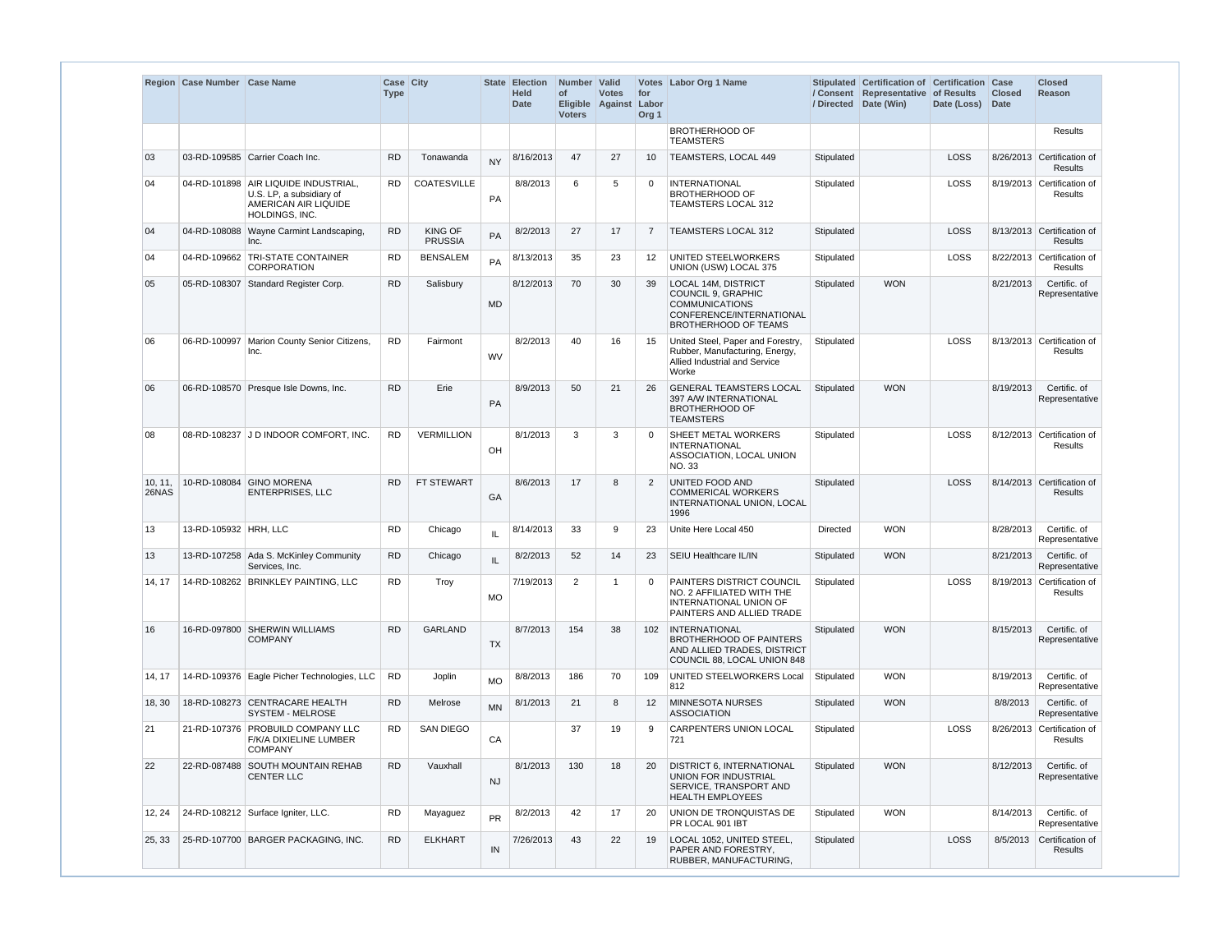|        | Region   Case Number   Case Name |                                                      | Case City<br><b>Type</b> |           |           | State Election<br><b>Held</b><br><b>Date</b> | Number Valid<br>0f<br><b>Eligible</b><br><b>Voters</b> | <b>Votes</b><br>Against       | for<br>Labor<br>Org <sub>1</sub> | Votes Labor Org 1 Name                                                                                                        |            | Stipulated Certification of Certification Case<br>/ Consent Representative of Results<br>/ Directed Date (Win) | Date (Loss) | <b>Closed</b><br>Date | <b>Closed</b><br>Reason               |
|--------|----------------------------------|------------------------------------------------------|--------------------------|-----------|-----------|----------------------------------------------|--------------------------------------------------------|-------------------------------|----------------------------------|-------------------------------------------------------------------------------------------------------------------------------|------------|----------------------------------------------------------------------------------------------------------------|-------------|-----------------------|---------------------------------------|
|        |                                  |                                                      |                          |           |           |                                              |                                                        |                               |                                  | ENERGY, ALLIED INDUSTRIAL<br>AND S                                                                                            |            |                                                                                                                |             |                       |                                       |
| 27     |                                  | 27-RD-109445   Fortunato Insulation, Inc.            | <b>RD</b>                | Arvada    | CO        | 8/16/2013                                    | 13                                                     | 13                            | - 0                              | INTERNATIONAL ASSOCIATION<br>OF HEAT AND FROST<br><b>INSULATERS AND ALLIED</b><br>WORKERS, LOCAL No. 28<br>AFL-CIO            | Stipulated |                                                                                                                | <b>LOSS</b> |                       | 8/27/2013 Certification of<br>Results |
| 32     |                                  | 32-RD-108254 Phillips 66 Company                     | <b>RD</b>                | Richmond  | CA        | 7/30/2013                                    | 10 <sup>1</sup>                                        | 5                             | $\sqrt{2}$                       | UNITED STEEL WORKERS<br>LOCAL 326, UNITED STEEL,<br>PAPER AND FORESTRY.<br>MANUFACTURING, ENERGY,<br><b>ALLIED INDU</b>       | Stipulated |                                                                                                                | <b>LOSS</b> | 8/7/2013              | Certification of<br><b>Results</b>    |
| 19, 36 |                                  | 19-RD-108767   Lafarge North America Inc.            | <b>RD</b>                | Vancouver | <b>WA</b> | 8/20/2013                                    |                                                        | 4                             | - 0                              | CEMENT, LIME, GYPSUM AND<br>ALLIED WORKERS DIVISION<br><b>INTERNATIONAL</b><br><b>BROTHERHOOD OF</b><br>BOILERMAKERS, CEMENT, | Stipulated |                                                                                                                | LOSS        |                       | 8/28/2013 Certification of<br>Results |
| 08     | 08-RM-108295                     | <b>Tricounty Rural Electric</b><br>Cooperative, Inc. | <b>RM</b>                | Malinta   | OH        | 8/1/2013                                     |                                                        | Records 1 - 142 (All Records) | - 0                              | International Brotherhood of<br>Electrical Workers, AFL-CIO, CLC<br>Local Union #245                                          | Stipulated |                                                                                                                | <b>LOSS</b> |                       | 8/12/2013 Certification of<br>Results |

### **NLRB Elections with 2 Labor Organizations**

Time run: 10/24/2013 10:44:56 AM

|    | Region Case Number Case Name Case City |                                             | Type      |                 |     | <b>State Election</b><br><b>Held</b><br><b>Date</b> | Number Valid<br>οf<br><b>Eligible</b><br><b>Voters</b> | <b>Votes</b><br>Against | for<br>Labor<br>Org <sub>1</sub> | Votes Labor Org 1 Name                                                                           | for<br>Labor<br>Org <sub>2</sub> | Votes Labor Org 2 Name                                                                                                                |            | / Consent   Representative   of Results<br>/ Directed Date (Win) | Date (Loss) | Stipulated Certification of Certification Union To Certify                                                      | Case<br><b>Closed</b><br>Date | <b>Closed</b><br>Reason        |
|----|----------------------------------------|---------------------------------------------|-----------|-----------------|-----|-----------------------------------------------------|--------------------------------------------------------|-------------------------|----------------------------------|--------------------------------------------------------------------------------------------------|----------------------------------|---------------------------------------------------------------------------------------------------------------------------------------|------------|------------------------------------------------------------------|-------------|-----------------------------------------------------------------------------------------------------------------|-------------------------------|--------------------------------|
| 05 | 05-RC-108134 Trinity                   | Protection<br>Services,<br>Inc.             |           | RC   Washington | DC. | 7/24/2013                                           | 21                                                     | $\Omega$                | 3                                | UNITED SECURITY &<br>POLICE OFFICERS OF<br>AMERICA (USPOA)                                       |                                  | International Union, Security,<br>Police and Fire Professionals of<br>America (SPFPA) & its Local<br>No. 554                          | Consent    | <b>WON</b>                                                       |             | International Union.<br>Security, Police and Fire<br>Professionals of<br>America (SPFPA) & its<br>Local No. 554 | 8/22/2013                     | Certific. of<br>Representative |
| 05 | 05-RC-108519 G4S                       | Government<br>Solutions,<br>Inc.            | <b>RC</b> | Washington      | DC. | 7/31/2013                                           | 68                                                     | $\mathbf 0$             | 3                                | UNITED GOVERNMENT<br><b>SECURITY OFFICERS</b><br>OF AMERICA<br>INTERNATIONAL UN.                 |                                  | International Union, Security,<br>Police and Fire Professionals of<br>America (SPFPA) & its Local<br>No. 554                          | Stipulated | <b>WON</b>                                                       |             | International Union.<br>Security, Police and Fire<br>Professionals of<br>America (SPFPA) & its<br>Local No. 554 | 8/22/2013                     | Certific. of<br>Representative |
| 07 | 07-RC-106772 Deco, Inc.                |                                             | <b>RC</b> | Champlin        | MN  | 7/11/2013                                           | 51                                                     | $\Omega$                | 5                                | <b>INTERNATIONAL</b><br>UNION, SECURITY<br>POLICE AND FIRE<br>PROFESSONALS OF<br>AMERICA (SPFPA) | 30                               | UNITED GOVERNMENT<br>SECURITY OFFICERS OF<br>AMERICA (UGSOA)                                                                          | Stipulated | <b>WON</b>                                                       |             | <b>UNITED</b><br><b>GOVERNMENT</b><br><b>SECURITY OFFICERS</b><br>OF AMERICA (UGSOA)                            | 8/8/2013                      | Certific. of<br>Representative |
| 07 | 07-RC-108654 CUBIC                     | Worldwide<br>Technical<br>Services,<br>Inc. | <b>RC</b> | Alpena          | MI  | 8/2/2013                                            | 6                                                      |                         | 5                                | Alpena Integrated<br><b>Training Association</b>                                                 |                                  | <b>DISTRICT LODGE 60, Local</b><br>Lodge 218, INTERNATIONAL<br><b>ASSOCIATION OF</b><br><b>MACHINISTS AND</b><br>AEROSPACE WORKERS (I | Stipulated | <b>WON</b>                                                       |             | Alpena Integrated<br><b>Training Association</b>                                                                | 8/13/2013                     | Certific. of<br>Representative |

#### **NLRB Elections with 3 Labor Organizations** Time run: 10/24/2013 10:44:56 AM

**Region Case Number Case Case City State Election** 

|    | <b>Region Case Number Case</b> | <b>Name</b>            | <b>Case City</b><br><b>Type</b> |                  |     | State Election<br><b>Held</b><br>Date | Number Valid<br>Eligible Against Labor Name<br>Voters | <b>Votes</b> | $ $ for<br>Org 1 | Votes Labor<br>Org 1                    | ∣ for<br>Labor<br>Org <sub>2</sub> | Votes Labor Org 2<br><b>Name</b>                                 | for<br>Labor<br>Org <sub>3</sub> | Votes Labor Org<br>3 Name                                              |          | / Consent   Representative   of Results<br>/ Directed Date (Win) | Date (Loss) | Stipulated Certification of Certification Union To Certify Case              | <b>Closed</b><br><b>Date</b> | <b>Closed</b><br>Reason        |
|----|--------------------------------|------------------------|---------------------------------|------------------|-----|---------------------------------------|-------------------------------------------------------|--------------|------------------|-----------------------------------------|------------------------------------|------------------------------------------------------------------|----------------------------------|------------------------------------------------------------------------|----------|------------------------------------------------------------------|-------------|------------------------------------------------------------------------------|------------------------------|--------------------------------|
| 05 | 05-RC-105867 Elite             | Protective<br>Services |                                 | RC   Hyattsville | MD. | 7/18/2013                             | 57                                                    |              | 15 <sup>1</sup>  | Union<br>Rights<br>Security<br>Officers | 25                                 | INTERNATIONAL<br>  GUARDS UNION  <br>OF AMERICA<br>(IGUA) REGION |                                  | United<br>Union of<br>Security<br>Guards,<br>Local 555<br><b>SPFPA</b> | Directed | <b>WON</b>                                                       |             | INTERNATIONAL 8/16/2013<br>GUARDS UNION<br>OF AMERICA<br>(IGUA) REGION<br>10 |                              | Certific, of<br>Representative |

and the company